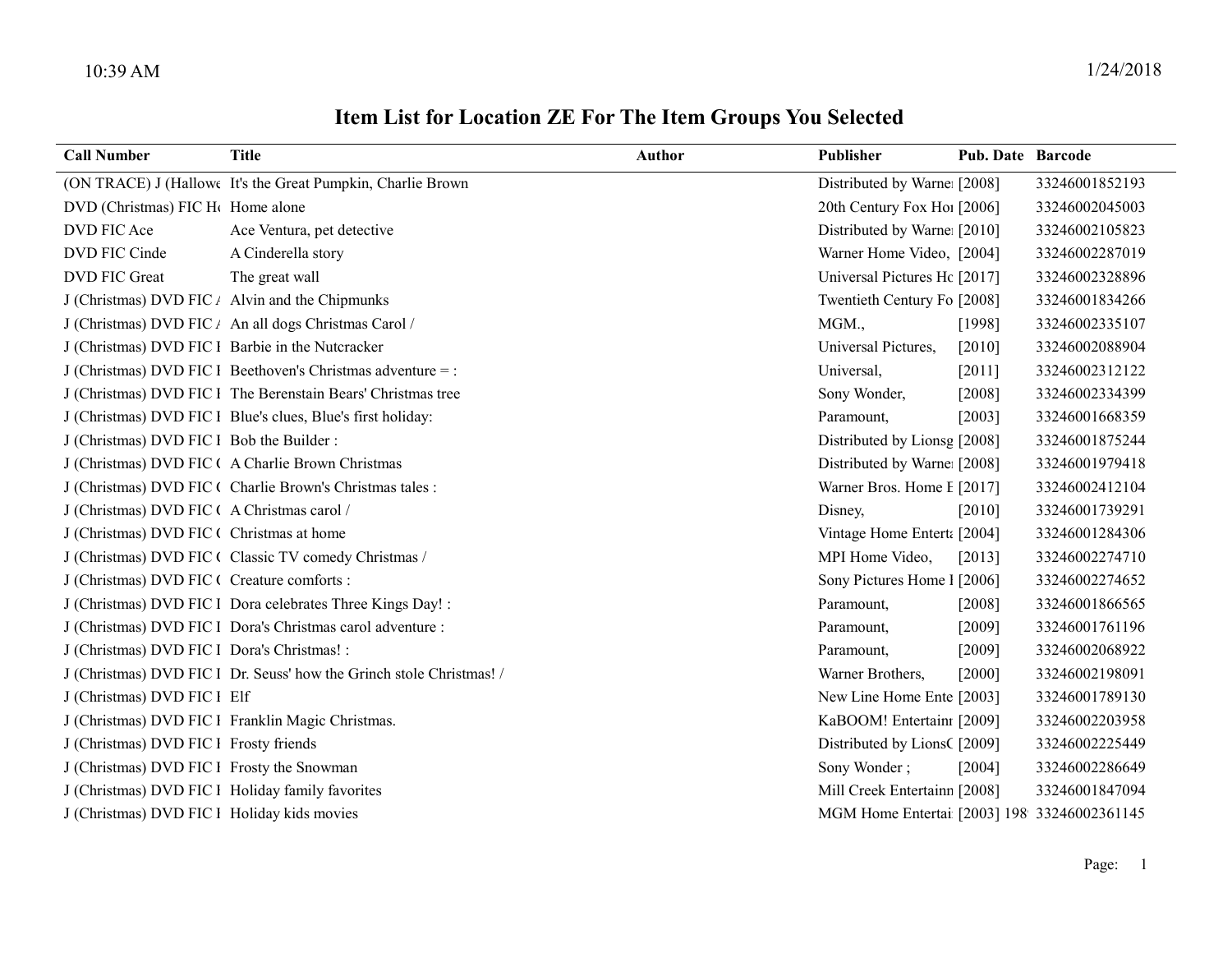| <b>Call Number</b>                               | <b>Title</b>                                                       | <b>Author</b> | Publisher                                       | Pub. Date Barcode |                            |
|--------------------------------------------------|--------------------------------------------------------------------|---------------|-------------------------------------------------|-------------------|----------------------------|
| J (Christmas) DVD FIC 1 Ice age :                |                                                                    |               | 20th Century Fox Ho! [2011]                     |                   | 33246002097202             |
|                                                  | J (Christmas) DVD FIC 1 It's a very merry Muppet Christmas movie / |               | MGM Home Entertai [2003] c20 33246002285641     |                   |                            |
| J (Christmas) DVD FIC J Jingle all the way /     |                                                                    |               | 20th Century Fox Ho! [2007] 199 33246001455278  |                   |                            |
|                                                  | J (Christmas) DVD FIC 1 Little House on the Prairie :              |               | NBC Home Entertain [2003]                       |                   | 33246001763671             |
| J (Christmas) DVD FIC 1 Madeline :               |                                                                    |               | Distributed by Vivenc [2008]                    |                   | 33246001607316             |
| J (Christmas) DVD FIC ! Max & Ruby :             |                                                                    |               | kaBOOM Entertainm [2004]                        |                   | 33246002342889             |
| J (Christmas) DVD FIC 1 Merry Madagascar /       |                                                                    |               | Dreamworks Animate [2013]                       |                   | 33246002336063             |
|                                                  | J (Christmas) DVD FIC 1 The nightmare before Christmas             |               | Walt Disney Home E1 [2010]                      |                   | 33246002226835             |
| J (Christmas) DVD FIC 1 The polar express        |                                                                    |               | Warner Home Video, [2005]                       |                   | 33246001523422             |
| J (Christmas) DVD FIC 1 Prancer                  |                                                                    |               | MGM Home Entertai [2001] c19: 33246002266773    |                   |                            |
| J (Christmas) DVD FIC 1 Prancer /                |                                                                    |               | MGM Home Entertai [2001] c19: 33246001903277    |                   |                            |
|                                                  | J (Christmas) DVD FIC l Rudolph the red-nosed reindeer             |               | Classic Media,                                  |                   | [2014] [196 33246002285765 |
| J (Christmas) DVD FIC: Santa Buddies             |                                                                    |               | Distributed by Walt L [2009]                    |                   | 33246001905090             |
|                                                  | J (Christmas) DVD FIC: Santa Claus is comin' to town               |               | Classic Media:                                  |                   | [2010] [19] 33246002285823 |
|                                                  | J (Christmas) DVD FIC : The Santa Claus brothers                   |               | Nelvana Limited,                                | [2005]            | 33246001463660             |
|                                                  | J (Christmas) DVD FIC: The search for Santa Paws /                 |               | Walt Disney Studios I [2010]                    |                   | 33246001739309             |
| J (Christmas) DVD FIC: Shrek the halls           |                                                                    |               | DreamWorks Home E [2008]                        |                   | 33246001761303             |
| J (Christmas) DVD FIC : Silent night             |                                                                    |               | Delta Entertainment ([2002]                     |                   | 33246001551597             |
| J (Christmas) DVD FIC: The Simpsons Christmas    |                                                                    |               | 20th Century Fox,                               | [2003]            | 33246001455336             |
|                                                  | J (Christmas) DVD FIC: The Swan Princess Christmas                 |               | Sony Pictures Home 1 [2012]                     |                   | 33246002306652             |
|                                                  | J (Christmas) DVD FIC [10 movie holiday collector's set            |               | Distributed by Echo I [2011]                    |                   | 33246002266963             |
|                                                  | J (Christmas) DVD FIC Thomas & Friends: Holiday Express :          |               | Distributed by Lionsg [2009]                    |                   | 33246002411452             |
|                                                  | J (Christmas) DVD FIC Thomas & Friends: Thomas' snowy surprise :   |               | Anchor Bay Entertain [2003]                     |                   | 33246002411338             |
|                                                  | J (Christmas) DVD FIC [ Thomas & Friends: Ultimate Christmas :     |               | Distributed by Ancho [2007] c19: 33246002411395 |                   |                            |
|                                                  | J (Christmas) DVD FIC [ Toopy and Binoo : Let's celebrate! :       |               | Distributed by KaBO [2008]                      |                   | 33246001613694             |
|                                                  | J (Christmas) DVD FIC [12 Christmas wishes for my dog              |               | Lionsgate;                                      | [2012]            | 33246002100469             |
| J (Christmas) DVD FIC [ 12 dogs of Christmas     |                                                                    |               | Screen Media Films: [2005]                      |                   | 33246002335610             |
|                                                  | J (Christmas) DVD FIC 1 Barbie in a Christmas carol                |               | Universal Studios Ho [2008]                     |                   | 33246001866920             |
|                                                  | J (Christmas) DVD FIC l Barney's night before Christmas /          |               | Hit Entertainment :                             | $[2008]$          | 33246001866862             |
|                                                  | J (Christmas) DVD FIC ( Christmas Eve on Sesame Street /           |               | Sony Wonder,                                    | [1987]            | 33246001866805             |
| J (Christmas) DVD FIC ( Diego saves Christmas! : |                                                                    |               | Paramount Pictures,                             | [2006]            | 33246001866748             |
|                                                  | J (Christmas) DVD FIC 1 Holly Hobbie and friends:                  |               | Sony Wonder;                                    | [2006]            | 33246001979624             |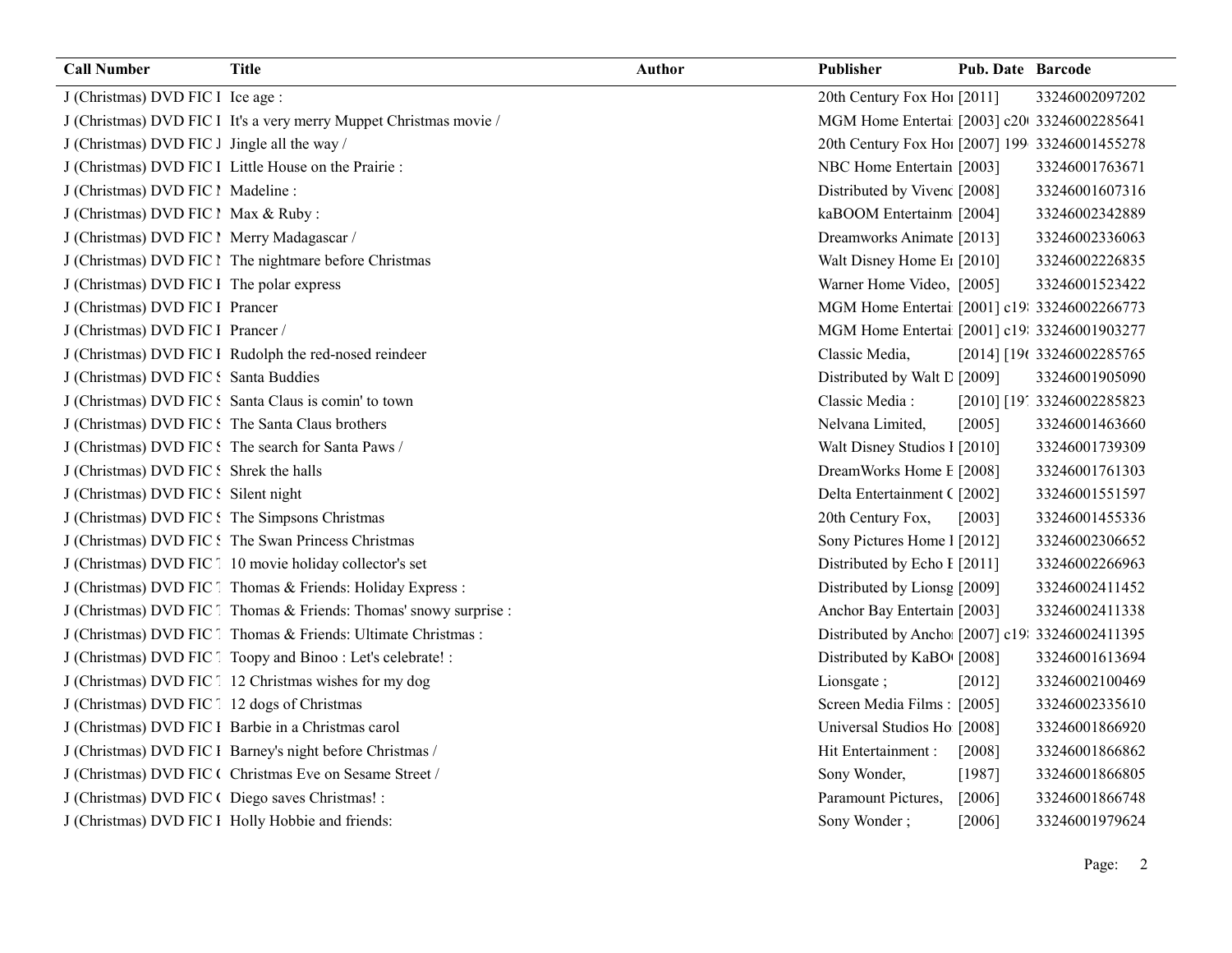| <b>Call Number</b>                           | <b>Title</b>                                                        | <b>Author</b> | Publisher                     | <b>Pub. Date Barcode</b> |                            |
|----------------------------------------------|---------------------------------------------------------------------|---------------|-------------------------------|--------------------------|----------------------------|
| J (Christmas) DVD FIC 1 In search of Santa   |                                                                     |               | Miramax Family;               | [2004]                   | 33246001973171             |
| J (Christmas) DVD FIC J Jack Frost           |                                                                     |               | Distributed by Warne [2008]   |                          | 33246001866623             |
| J (Christmas) DVD FIC 1 Little Einsteins :   |                                                                     |               | Disney DVD:                   | [2008]                   | 33246001866680             |
|                                              | J (Christmas-Hanukkah) Arthur's perfect Christmas                   |               | Distributed by Sony M [2002]  |                          | 33246001974344             |
| J (Easter) DVD FIC Hop Hop                   |                                                                     |               | Universal Studios Ho [2012]   |                          | 33246002237543             |
|                                              | J (Easter) DVD FIC Tool Toopy and Binoo: Funny bunny /              |               | distribued exclusively [2006] |                          | 33246002237667             |
| J (Easter) DVD FIC Win Winnie the Pooh :     |                                                                     |               | Buena Vista Home Er [2004]    |                          | 33246002177228             |
|                                              | J (Halloween) DVD FIC Casper and Wendy's ghostly adventures         |               | Sony Wonder,                  | $[2002]$                 | 33246001974500             |
|                                              | J (Halloween) DVD FIC Casper's spookiest tales :                    |               | Sony Wonder,                  | [2005]                   | 33246001975044             |
| J (Halloween) DVD FIC Children's favorites : |                                                                     |               | HIT Entertainment,            | [2004]                   | 33246001284363             |
|                                              | J (Halloween) DVD FIC Curious George : A Halloween boo fest /       |               | Universal Studios Ho [2013]   |                          | 33246002354520             |
| J (Halloween) DVD FIC Diego's Halloween! :   |                                                                     |               | Paramount,                    | [2008]                   | 33246001973064             |
| J (Halloween) DVD FIC Elmo says boo!         |                                                                     |               | Sony Wonder,                  |                          | [2002] c19! 33246001974567 |
| J (Halloween) DVD FIC Sesame Street:         |                                                                     |               | Sony Music Entertain [2004]   |                          | 33246001974625             |
|                                              | J (Valentine's Day) DVD Blue's room, It's hug day :                 |               | Paramount,                    | [2005]                   | 33246002068781             |
|                                              | J (Valentine's Day) DVD The Cat in the Hat knows a lot about that : |               | Phase 4 Films,                | [2013]                   | 33246002325942             |
| J (Valentine's Day) DVD Max's valentine      |                                                                     |               | distributed exclusivel [2004] |                          | 33246002209625             |
|                                              | J (Valentine's Day) DVD Timothy goes to school :                    |               | Distributed by Phase [2009]   |                          | 33246001614221             |
| <b>J BRD FIC All</b>                         | All I want for Christmas is you [blu-ray]                           |               | Universal Studios Ho [2017]   |                          | 33246002411684             |
| J BRD FIC Alvin                              | Alvin and the chipmunks, road chip [blu-ray].                       |               | 20th Century Fox Ho! [2016]   |                          | 33246002349272             |
| J BRD FIC Boxtr                              | The Boxtrolls [blu-ray]                                             |               | Entertainment One,            | $[2015]$                 | 33246001944552             |
| J BRD FIC Brave                              | Brave [blu-ray]                                                     |               | Buena Vista Home Er [2012]    |                          | 33246002111722             |
| J BRD FIC Cloud                              | Cloudy with a chance of meatballs [blu-ray]                         |               | Columbia Pictures,            | $[2010]$                 | 33246002154482             |
| J BRD FIC Despi                              | Despicable me 2 [blu-ray]                                           |               | Universal Studios Ho [2013]   |                          | 33246002170009             |
| J BRD FIC Diary                              | Diary of a wimpy kid [blu-ray]                                      |               | Twentieth Century Fo [2012]   |                          | 33246002151223             |
| J BRD FIC Dr. Seu                            | The lorax [blu-ray]                                                 |               | Warner Home Video, [2012]     |                          | 33246002045284             |
| J BRD FIC Free                               | Free birds [blu-ray] /                                              |               | 20th Century Fox,             | [2013]                   | 33246002184935             |
| J BRD FIC Froze                              | Frozen [blu-ray]                                                    |               | Walt Disney Studios 1 [2014]  |                          | 33246002177111             |
| J BRD FIC Good                               | The good dinosaur [blu-ray]                                         |               | Buena Vista Home Er [2016]    |                          | 33246002350908             |
| J BRD FIC Good (3D)                          | The good dinosaur [blu-ray-3D]                                      |               | Buena Vista Home Er [2016]    |                          | 33246002351088             |
| J BRD FIC Hotel                              | Hotel Transylvania 2 [blu-ray]                                      |               | Sony Pictures Home 1 [2016]   |                          | 33246002222693             |
| J BRD FIC Jungl                              | The jungle book [blu-ray]                                           |               | Walt Disney Studios 1 [2016]  |                          | 33246002383693             |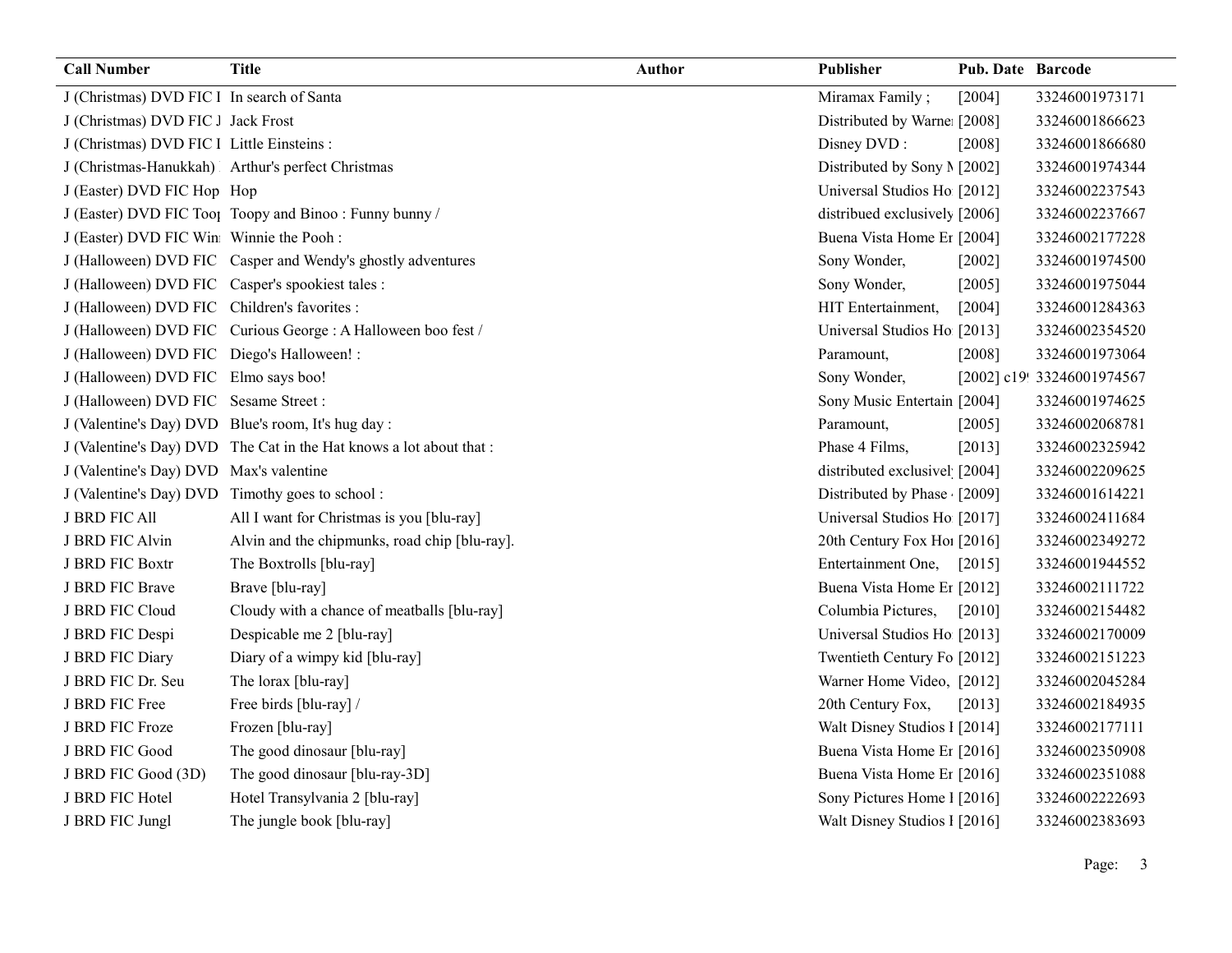| <b>Call Number</b>  | <b>Title</b>                                        | Author | Publisher                              | <b>Pub. Date Barcode</b> |                |
|---------------------|-----------------------------------------------------|--------|----------------------------------------|--------------------------|----------------|
| J BRD FIC Last      | The last airbender [blu-ray] /                      |        | Paramount Home Ent [2010]              |                          | 33246001739093 |
| J BRD FIC Lego      | The Lego movie [blu-ray]                            |        | Warner Home Video, [2014]              |                          | 33246002222412 |
| J BRD FIC Minio     | Minions [blu-ray] /                                 |        | Universal Studios Ho [2015]            |                          | 33246002359073 |
| J BRD FIC Monst     | Monsters University [blu-ray]                       |        | Disney Blu-ray:                        | [2013]                   | 33246002160737 |
| J BRD FIC Peanu     | The Peanuts Movie [blu-ray]                         |        | 20th Century Fox,                      | [2016]                   | 33246002349694 |
| J BRD FIC Percy     | Percy Jackson: The sea of monsters [blu-ray] :      |        | Twentieth Century Fo [2013]            |                          | 33246002169944 |
| J BRD FIC Pete's    | Pete's dragon [blu-ray]                             |        | Buena Vista Home Er [2016]             |                          | 33246002402840 |
| J BRD FIC Plane     | Planes [blu-ray]                                    |        | Distributed by Buena [2013]            |                          | 33246002156396 |
| J BRD FIC Smurf     | The Smurfs 2 [blu-ray]                              |        | Columbia Pictures,                     | $[2013]$                 | 33246002176170 |
| J BRD FIC Turbo     | Turbo [blu-ray]                                     |        | 20th Century Fox Ho! [2013]            |                          | 33246002162527 |
| J BRD FIC Wreck     | Wreck-it Ralph [blu-ray]                            |        | Disney,                                | $[2013]$                 | 33246002098580 |
| J DVD 155.4223 Bab  | Baby prodigy:                                       |        | Distributed in Canada [2004]           |                          | 33246001102524 |
| J DVD 305.231 Bab   | <b>Baby Galileo</b>                                 |        | Walt Disney Home E <sub>1</sub> [2003] |                          | 33246002355824 |
| J DVD 305.231 Bab   | <b>Baby Noah</b>                                    |        | Disney DVD:                            | [2004]                   | 33246002043560 |
| J DVD 372.6044 Bab  | Baby's favorite places                              |        | Walt Disney Home E1 [2006]             |                          | 33246002355949 |
| J DVD 401.93 Bab    | Language nursery                                    |        | Walt Disney Home E1 [2000]             |                          | 33246002355881 |
| J DVD 513 Ses       | Sesame Street, 123 count on me :                    |        | Genius Entertainment [2008]            |                          | 33246002208643 |
| J DVD 513 Ses       | Sesame Street: The great numbers game /             |        | Sony Wonder,                           | $[2001]$                 | 33246002206043 |
| J DVD 513 Ses       | The Sesame Street 25 wonderful years                |        | Sony Wonder,                           | [1993]                   | 33246002208536 |
| J DVD 513.2 Num     | Numbers nursery                                     |        | Disney DVD:                            | $[2003]$                 | 33246001973551 |
| J DVD 612 Mag       | The magic school bus :                              |        | Scholastic;                            | $[2009]$                 | 33246002089084 |
| J DVD 612.76 Bab    | Baby's fist moves                                   |        | Disney DVD:                            | [2006]                   | 33246001976158 |
| J DVD 628.92 Mig    | Mighty machines, at the fire hall! =                |        | Warner Home Video: [2005]              |                          | 33246002041317 |
| J DVD 629.04 Mig    | Mighty Machines, volume 2                           |        | Seville,                               | $[2002]$                 | 33246002157196 |
| J DVD 629.04 Mig    | Mighty machines, volume 4                           |        | Séville Pictures,                      | [2004]                   | 33246002246676 |
| J DVD 629.13334 Mig | <b>Mighty Super Machines:</b>                       |        | manufactured and dis [2005]            |                          | 33246001613579 |
| J DVD 629.224 All   | All about trucks                                    |        | GT Media,                              | $[2007]$                 | 33246002245702 |
| J DVD 629.224 Mig   | Mighty machines: trucks, trucks, trucks.            |        | manufactured and dis [2005]            |                          | 33246002244135 |
| J DVD 629.225 Bes   | The best of all about, volume 1:                    |        | GT Media,                              | $[2008]$                 | 33246001854199 |
| J DVD 629.225 Mig   | Mighty machines, 4, the best of Mighty machines $=$ |        | Seville; Warner Hom [2007]             |                          | 33246001588813 |
| J DVD 629.225 Mig   | Mighty machines, volume 7                           |        | Seville Pictures,                      | [2005]                   | 33246001541960 |
| J DVD 630 Bab       | Baby MacDonald                                      |        | Walt Disney Home E1 [2004]             |                          | 33246001976216 |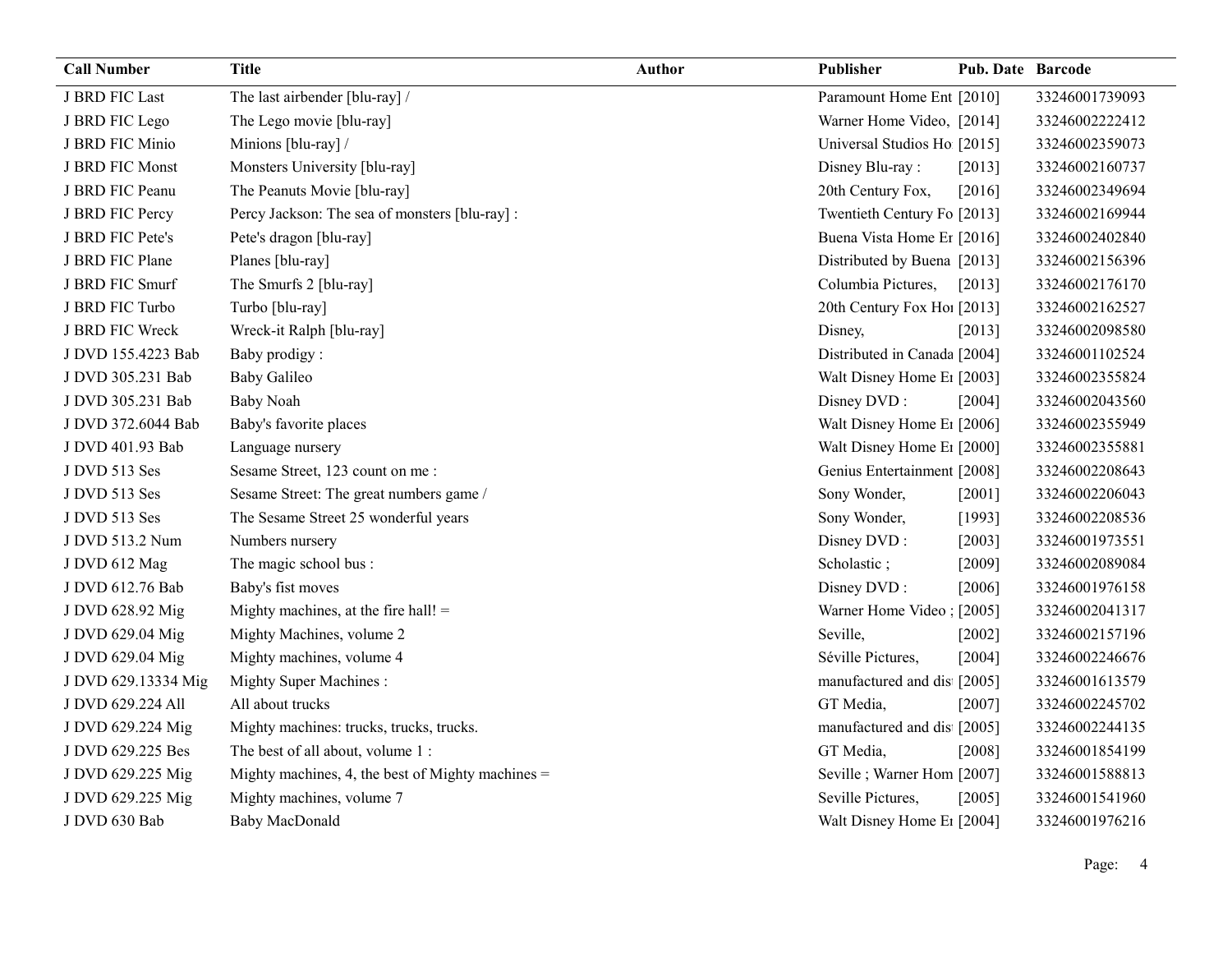| <b>Call Number</b>  | Title                                                             | <b>Author</b>       | Publisher                                        | <b>Pub. Date Barcode</b> |                            |
|---------------------|-------------------------------------------------------------------|---------------------|--------------------------------------------------|--------------------------|----------------------------|
| J DVD 649.68 Bab    | Neighborhood animals                                              |                     | Disney DVD,                                      |                          | [2002] c20t 33246002043628 |
| J DVD 781.542 Sin   | Sing a song with Pooh Bear and Piglet too                         |                     | Disney DVD:                                      | [2003]                   | 33246001540707             |
| J DVD 782.42083 Bar | Barney songs /                                                    |                     | Hit Entertainment,                               | [2006]                   | 33246002080133             |
| J DVD 782.42083 Ses | Sesame sings karaoke                                              |                     | Sony Wonder,                                     | [2003]                   | 33246002209203             |
| J DVD 782.42083 Ses | Sesame Street, what's the name of that song?.                     |                     | Sony Wonder,                                     | [2004]                   | 33246002208478             |
| J DVD 782.42083 You | You make me feel like dancing                                     |                     | Warner Home Video, [2008]                        |                          | 33246001525765             |
| J DVD 784 Bab       | Baby Mozart : music festival                                      |                     | Walt Disney Home E1 [2007]                       |                          | 33246002342822             |
| J DVD 791.309 All   | All about                                                         |                     | GT Media,                                        |                          | [2006] c19! 33246002231348 |
| J DVD 791.43 Bab    | <b>Baby Bach</b>                                                  |                     | Walt Disney Home E <sub>1</sub> [2000]           |                          | 33246001738301             |
| J DVD 791.4572 Ses  | All-star alphabet                                                 |                     | Sony Wonder,                                     | [2005]                   | 33246002209385             |
| J DVD 793 One       | 101 things for kids to do, with Shari Lewis and her furry friends |                     | Madacy Home Video [2005]                         |                          | 33246001124387             |
| J DVD 793.4 Nai     | Fingerplays! :                                                    | Reid-Naiman, Kathy. | Merriweather Record [2011]                       |                          | 33246002009751             |
| J DVD 796.6 Hel     | Helmets and bicycle safety:                                       |                     | York Regional Police [2006]                      |                          | 33246001899681             |
| J DVD 821.008 Bab   | Baby Shakespeare, world of poetry                                 |                     | Walt Disney Home E1 [2004]                       |                          | 33246001980861             |
| J DVD FIC Adven     | Adventures in Odyssey:                                            |                     | Focus on the Family: [2004] c19! 33246002170074  |                          |                            |
| J DVD FIC Adven     | The adventures of Tintin                                          |                     | Paramount Home Ent [2011]                        |                          | 33246002080125             |
| J DVD FIC Air       | Air Bud                                                           |                     |                                                  | [2013]                   | 33246002102895             |
| J DVD FIC Air       | Air Bud                                                           |                     | [Distributed by] Walt [2010]                     |                          | 33246002243533             |
| J DVD FIC Air       | Air Bud                                                           |                     | Alliance Atlantis,                               | [2004]                   | 33246002337582             |
| J DVD FIC Air       | Air Bud spikes back                                               |                     | Walt Disney Home E1 [2003] c20 33246002337525    |                          |                            |
| J DVD FIC Air       | Air buddies                                                       |                     | Walt Disney Home E1 [2006]                       |                          | 33246002243723             |
| J DVD FIC All       | All dogs go to heaven                                             |                     | MGM Family Enterta [2006] c19: 33246002176816    |                          |                            |
| J DVD FIC All       | All I want for Christmas is you /                                 |                     | Universal Studios Ho [2017]                      |                          | 33246002411387             |
| J DVD FIC Alpha (2) | Alpha and Omega 2                                                 |                     | distributed in Canada [2013]                     |                          | 33246002230548             |
| J DVD FIC Alvin     | Alvin and the Chipmunks, road chip.                               |                     | Twentieth Century Fo [2016]                      |                          | 33246002349215             |
| J DVD FIC Alvin     | Alvin and the Chipmunks, the squeakquel                           |                     | 20th Century Fox Ho! [2010]                      |                          | 33246001682202             |
| J DVD FIC Ameri     | An American tail ; and, Fievel goes west                          |                     | Universal Studios Car [2005] [199 33246002274777 |                          |                            |
| J DVD FIC Anast     | Anastasia                                                         |                     | 20th Century Fox Ho! [2010] c19! 33246002223279  |                          |                            |
| J DVD FIC Angel     | Angel dog:                                                        |                     | Screen Media Films, [2012]                       |                          | 33246002256394             |
| J DVD FIC Angel     | Angelina ballerina, the silver locket.                            |                     | HIT Entertainment,                               | [2004]                   | 33246002335479             |
| J DVD FIC Anne      | Anne of Green Gables                                              |                     | Distributed by Sulliva [2006]                    |                          | 33246002382356             |
| J DVD FIC Annie     | Annie                                                             |                     | Sony Pictures Home 1 [2003]                      |                          | 33246002080182             |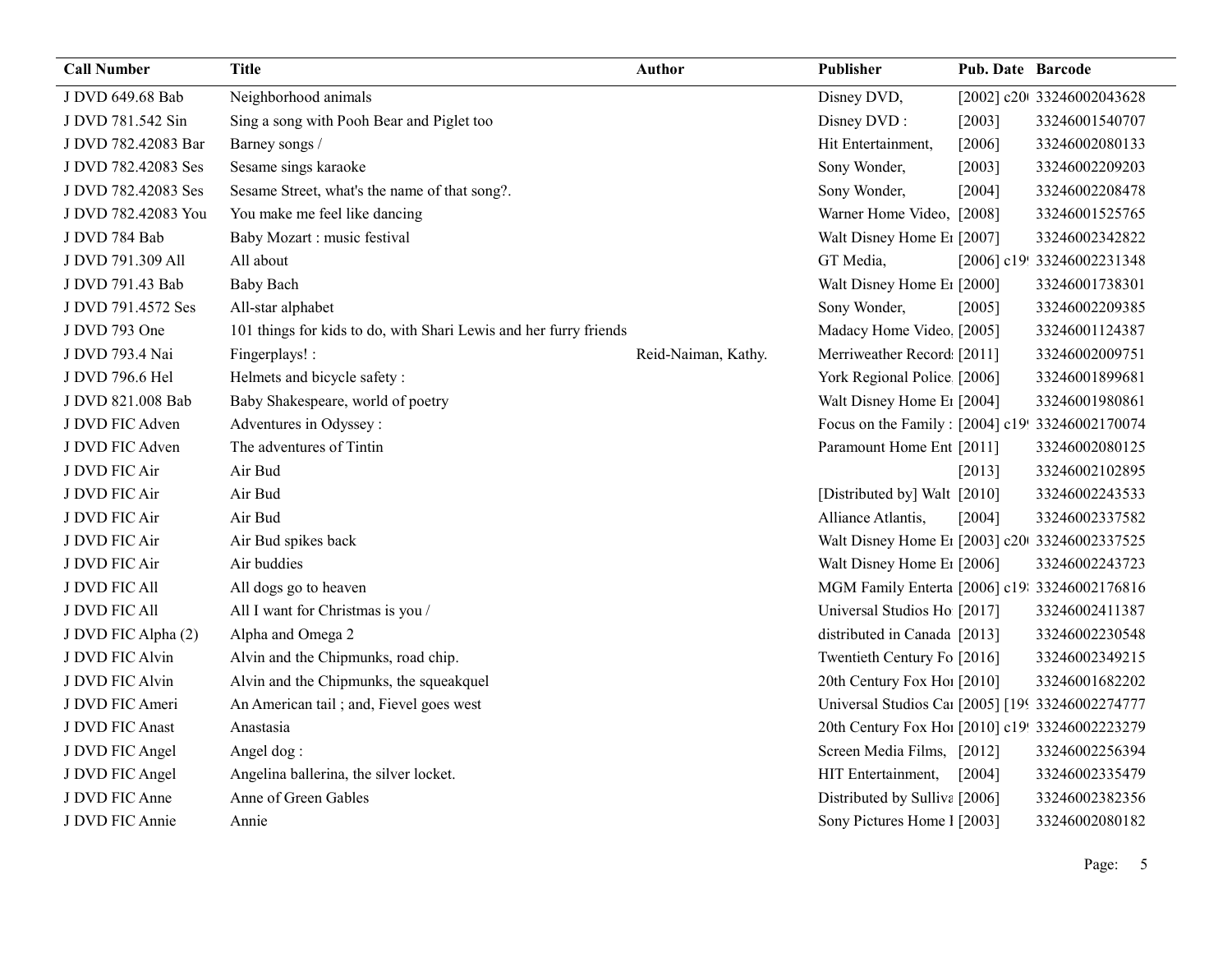| <b>Call Number</b> | <b>Title</b>                               | Author | <b>Publisher</b>                              | <b>Pub. Date Barcode</b> |                |
|--------------------|--------------------------------------------|--------|-----------------------------------------------|--------------------------|----------------|
| J DVD FIC Ant      | The ant bully                              |        | Warner Home Video 1 [2006]                    |                          | 33246002068674 |
| J DVD FIC Aquam    | Aquamarine /                               |        | 20th Century Fox Ho! [2006]                   |                          | 33246002041663 |
| J DVD FIC Archi    | The Archies in JugMan /                    |        |                                               | [2003]                   | 33246001101013 |
| J DVD FIC Astro    | Astro Boy/                                 |        | Summit Entertainmen [2010] 200 33246002283794 |                          |                |
| J DVD FIC B.O.B.'s | B.O.B.'s big break                         |        | DreamWorks Home E [2009]                      |                          | 33246002328284 |
| J DVD FIC Backy    | The Backyardigans:                         |        | Paramount Pictures, [2006]                    |                          | 33246002104040 |
| J DVD FIC Backy    | The Backyardigans, high flying adventures. |        | Paramount Home Ent [2008]                     |                          | 33246002306835 |
| J DVD FIC Bambi    | Bambi/                                     |        | Walt Disney Studios 1 [2011]                  |                          | 33246001787498 |
| J DVD FIC Barbi    | Barbie & the Diamond Castle                |        | Universal Studios Ho [2008]                   |                          | 33246002262582 |
| J DVD FIC Barbi    | Barbie and the magic of Pegasus            |        | Universal Studios Ho [2005]                   |                          | 33246002040517 |
| J DVD FIC Barbi    | Barbie and the three musketeers            |        | Universal,                                    | [2009]                   | 33246002207959 |
| J DVD FIC Barbi    | Barbie as Rapunzel                         |        | Universal Studios Ho [2010]                   |                          | 33246002207652 |
| J DVD FIC Barbi    | Barbie as the Island Princess              |        | Universal Studios Ho [2007]                   |                          | 33246002247203 |
| J DVD FIC Barbi    | Barbie as The princess and the pauper      |        | Universal Studios Ho [2010]                   |                          | 33246002230464 |
| J DVD FIC Barbi    | Barbie Fairytopia:                         |        | Lions Gate Home Ent [2006]                    |                          | 33246002041721 |
| J DVD FIC Barbi    | Barbie in a mermaid tale                   |        | Universal Studios Ho [2010]                   |                          | 33246002207603 |
| J DVD FIC Barbi    | Barbie in a mermaid tale 2                 |        | Universal Studios Ho [2012]                   |                          | 33246002207660 |
| J DVD FIC Barbi    | Barbie in the 12 dancing princesses /      |        | Universal Pictures,                           | [2006]                   | 33246002068617 |
| J DVD FIC Barbi    | Barbie in the pink shoes                   |        | Universal,                                    | [2013]                   | 33246002207546 |
| J DVD FIC Barbi    | Barbie Mariposa and the fairy princess /   |        | Universal Studios Ho [2013]                   |                          | 33246002146561 |
| J DVD FIC Barbi    | Barbie of Swan Lake                        |        | Family Home Enterta [2003]                    |                          | 33246002207538 |
| J DVD FIC Barbi    | Barbie presents Thumbelina                 |        | Universal;                                    | [2009]                   | 33246001735034 |
| J DVD FIC Barbi    | Barbie, a fairy secret.                    |        | Universal,                                    | [2011]                   | 33246002207892 |
| J DVD FIC Barbi    | Barbie, a fashion fairytale                |        | Universal,                                    | $[2010]$                 | 33246002207835 |
| J DVD FIC Barbi    | Barbie, the princess $&$ the popstar.      |        | Universal,                                    | $[2012]$                 | 33246002207595 |
| J DVD FIC Barne    | Barney:                                    |        | Lyons Partnership:                            | [2007]                   | 33246002046886 |
| J DVD FIC Barne    | Barney:                                    |        | Hit Entertainment;                            | [2009]                   | 33246002076917 |
| J DVD FIC Barne    | Barney movin' and groovin'                 |        | distributed by HIT Er [2004]                  |                          | 33246002046605 |
| J DVD FIC Barne    | Barney's dino dancin' tunes                |        | Hit Entertainment,                            | $[2004]$                 | 33246002046548 |
| J DVD FIC Barne    | Barney, Happy, mad, silly, sad             |        | Hit Entertainment,                            | [2003]                   | 33246002225431 |
| J DVD FIC Barne    | Barney, Hi! I'm Riff!                      |        | 20th Century Fox Ho! [2008]                   |                          | 33246002225423 |
| J DVD FIC Barny    | Barnyard                                   |        | Paramount,                                    | [2006]                   | 33246001976232 |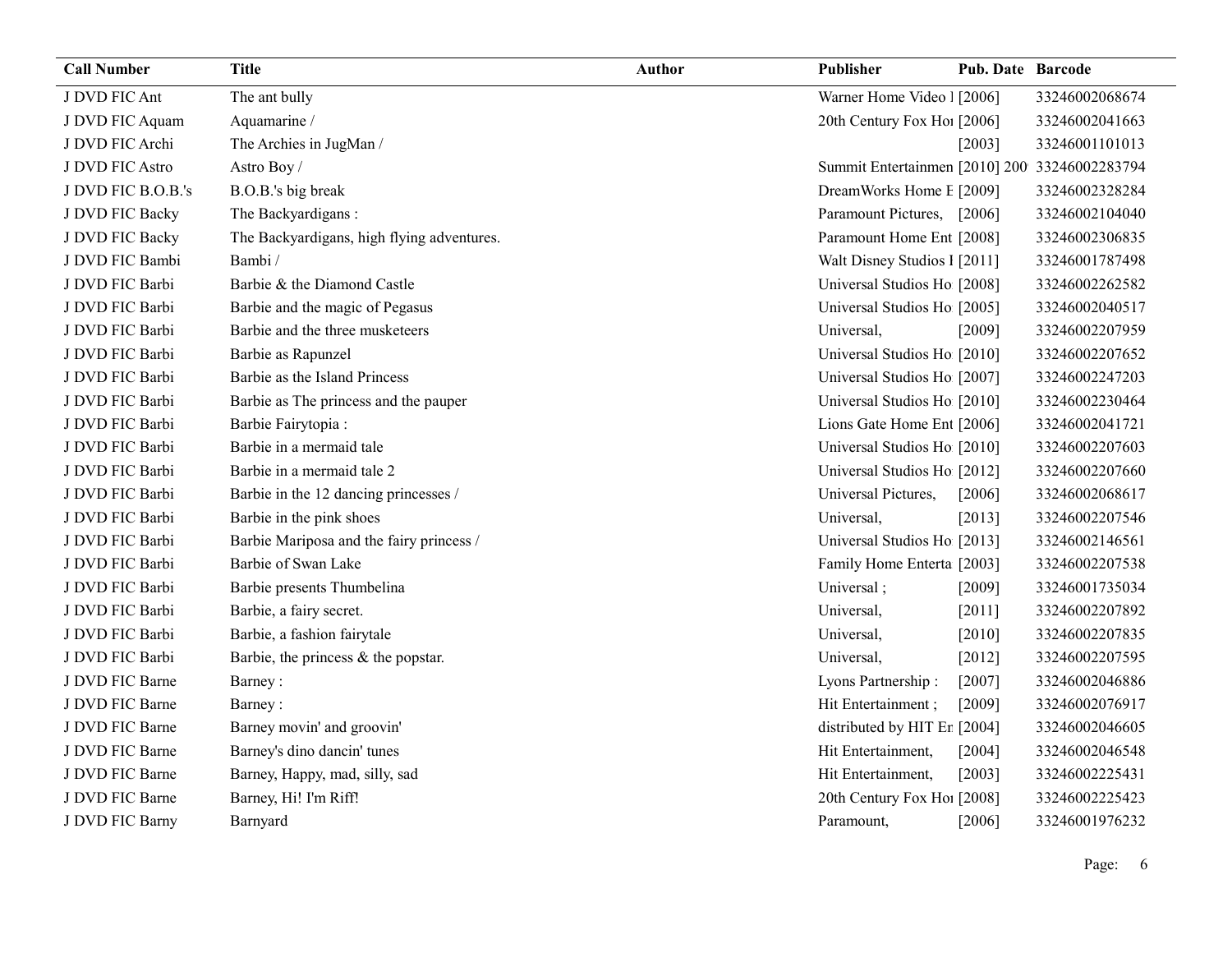| <b>Call Number</b> | <b>Title</b>                                 | <b>Author</b> | Publisher                                      | <b>Pub. Date Barcode</b> |                            |
|--------------------|----------------------------------------------|---------------|------------------------------------------------|--------------------------|----------------------------|
| J DVD FIC Batma    | Batman                                       |               | Warner Premiere,                               | [2008]                   | 33246002117448             |
| J DVD FIC Beaut    | Beauty and the Beast                         |               | Disney,                                        |                          | [2017] c19! 33246002328771 |
| J DVD FIC Becau    | Because of Winn-Dixie:                       |               | 20th Century Fox Ho! [2005]                    |                          | 33246001905389             |
| J DVD FIC Bedti    | Bedtime stories                              |               | Walt Disney Studios 1 [2009]                   |                          | 33246002337467             |
| J DVD FIC Bee      | Bee movie                                    |               | DreamWorks Home E [2008]                       |                          | 33246002286755             |
| J DVD FIC Beet     | Beethoven's 4th                              |               | Universal,                                     | [2001]                   | 33246002237485             |
| J DVD FIC Beeth    | Beethoven's 2nd                              |               | MCA Universal Hom [1998] [1993] 33246002105765 |                          |                            |
| J DVD FIC Benja    | The secret world of Benjamin Bear:           |               | Distributed by KaBO [2007]                     |                          | 33246002153757             |
| J DVD FIC Benji    | Benji /                                      |               | Good Times DVD,                                |                          | [2004] [19] 33246002240356 |
| J DVD FIC Benji    | Benji's favorite dog tales collection        |               | Gaiam Americas,                                | [2009]                   | 33246002294064             |
| J DVD FIC Beren    | The Berenstain Bears' springtime surprises / |               | Sony Pictures Home 1 [2009]                    |                          | 33246002203578             |
| J DVD FIC Best     | Power Rangers super samurai, volume 2.       |               | Lions Gate Films,                              | $[2012]$                 | 33246002246098             |
| J DVD FIC Bever    | Beverly Hills Chihuahua                      |               | Walt Disney Studios I [2009]                   |                          | 33246002361202             |
| J DVD FIC Bever    | Beverly Hills chihuahua 2                    |               | Walt Disney Studios 1 [2011]                   |                          | 33246002286243             |
| J DVD FIC BFG      | The BFG                                      |               | Disney,                                        | [2016]                   | 33246002087757             |
| J DVD FIC Big      | Big Hero 6                                   |               | Disney DVD:                                    | [2015]                   | 33246002275725             |
| J DVD FIC Black    | The black stallion                           |               | MGM/UA Home Vid [1998] c19' 33246002335040     |                          |                            |
| J DVD FIC Blue's   | Blue's clues shapes and colors. :            |               | Paramount,                                     | [2003]                   | 33246002068906             |
| J DVD FIC Blue's   | Blue's clues, Blue's big band:               |               | Paramount Pictures,                            | [2003]                   | 33246002068849             |
| J DVD FIC Bob      | Bob the Builder                              |               | HIT Entertainment,                             | [2004]                   | 33246001575257             |
| J DVD FIC Bob      | Bob the Builder:                             |               | Hit Entertainment;                             | [2009]                   | 33246001903202             |
| J DVD FIC Bob      | Bob the Builder:                             |               | Hit Home Entertainm [2001]                     |                          | 33246002046423             |
| J DVD FIC Bob      | Bob the Builder:                             |               | Hit Entertainment,                             |                          | [2004] c20t 33246002046480 |
| J DVD FIC Bob      | Bob the Builder:                             |               | distributed by Lyrick [2002]                   |                          | 33246002046662             |
| J DVD FIC Bob      | Bob the Builder:                             |               | HIT Entertainment,                             | $[2003]$                 | 33246002104297             |
| J DVD FIC Bob      | Bob the Builder:                             |               | Hit Entertainment,                             | [2004]                   | 33246001614049             |
| J DVD FIC Bob      | Bob the Builder:                             |               | Lionsgate,                                     | [2009]                   | 33246001614106             |
| J DVD FIC Bob      | Bob the Builder:                             |               | Hit Entertainment :                            | [2001]                   | 33246001614163             |
| J DVD FIC Bob      | Bob the Builder:                             |               | Hit Entertainment,                             | [2004]                   | 33246002225282             |
| J DVD FIC Bob      | Bob the Builder: Building Bobland Bay /      |               | 20th Century Fox Ho! [2008]                    |                          | 33246002352276             |
| J DVD FIC Bob      | Bob the Builder, Help is on the way!         |               | Hit Entertainment,                             | [2005]                   | 33246002226702             |
| J DVD FIC Bob      | Bob the Builder: Top team                    |               | Hit Entertainment;                             | [2007]                   | 33246002352151             |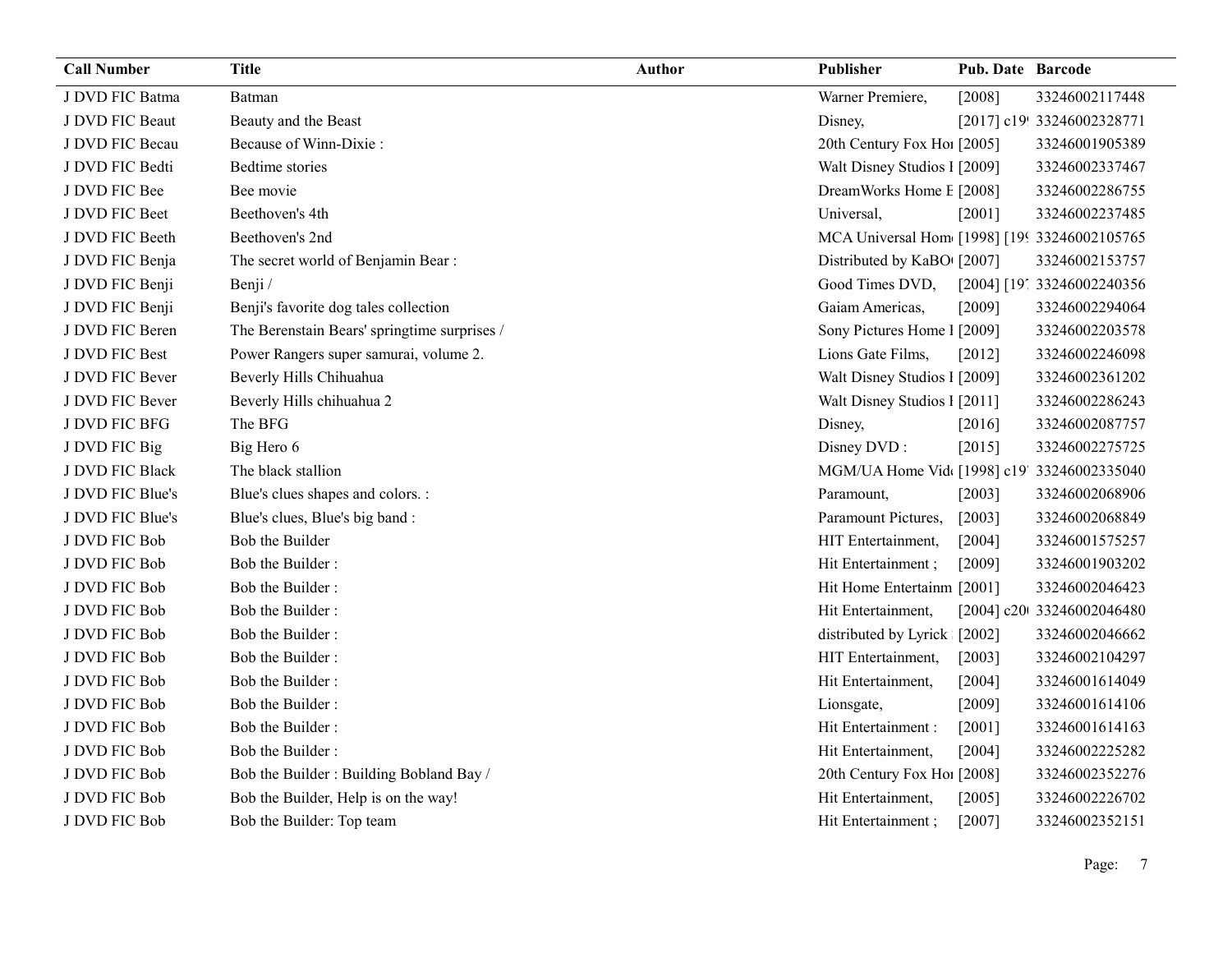| <b>Call Number</b> | <b>Title</b>                                      | Author | Publisher                                        | <b>Pub. Date Barcode</b> |                            |
|--------------------|---------------------------------------------------|--------|--------------------------------------------------|--------------------------|----------------------------|
| J DVD FIC Bob      | Build it and they will come:                      |        | Hit Entertainment,                               | [2005]                   | 33246002352094             |
| J DVD FIC Bob      | Muck's favorite adventures                        |        | HIT Entertainment,                               | [2004]                   | 33246001644723             |
| J DVD FIC Bob      | Race to the finish                                |        | Hit Entertainment;                               | [2009]                   | 33246001885920             |
| J DVD FIC Bob      | Snowed under, the Bobblesberg winter games :      |        | HIT Entertainment,                               | [2004]                   | 33246001980937             |
| J DVD FIC Bob      | When Bob became a builder /                       |        | Hit Entertainment,                               | [2006]                   | 33246002352219             |
| J DVD FIC Boohb    | Boohbah:                                          |        | PBS Home Video;                                  | [2004]                   | 33246001607118             |
| J DVD FIC Book     | The book of life                                  |        | Twentieth Century Fo [2014]                      |                          | 33246001944735             |
| J DVD FIC Boss     | The Boss Baby                                     |        | 20th Century Fox Ho! [2017]                      |                          | 33246002337475             |
| J DVD FIC Boxtr    | The Boxtrolls                                     |        | Entertainment One,                               | $[2015]$                 | 33246001944487             |
| J DVD FIC Boy      | A Boy called Woof!                                |        | Sterling Entertainmen [2005] c19! 33246002337285 |                          |                            |
| J DVD FIC Bratz    | Bratz:                                            |        | Lions Gate Films;                                |                          | [2011] 200' 33246001613652 |
| J DVD FIC Bratz    | Bratz:                                            |        | Lionsgate,                                       | $[2010]$                 | 33246001613777             |
| J DVD FIC Bratz    | Bratz, girz really rock.                          |        | Lions Gate Entertainr [2008]                     |                          | 33246002207710             |
| J DVD FIC Bratz    | Bratz, the video:                                 |        | 20th Century Fox Ho! [2007] c20 33246001613710   |                          |                            |
| J DVD FIC Brave    | <b>Brave</b>                                      |        | Disney:                                          | $[2012]$                 | 33246002111748             |
| J DVD FIC Bridg    | Bridge to Terabithia                              |        | Disney DVD:                                      | [2007]                   | 33246002302347             |
| J DVD FIC Caill    | Caillou's neighbourhood /                         |        | Entertainment One Fi [2013]                      |                          | 33246002226652             |
| J DVD FIC Caill    | Caillou, Big brother Caillou /                    |        | distributed by Enterta [2013] c20 33246002226645 |                          |                            |
| J DVD FIC Caill    | Caillou.                                          |        | Distributed by Param [2008]                      |                          | 33246001860055             |
| J DVD FIC Camp     | Camp nowhere; and, Baby, secret o the lost legend |        | Buena Vista Home Er [2013] c19! 33246002361061   |                          |                            |
| J DVD FIC Camp     | Camp Rock 2                                       |        | Walt Disney Studios I [2010]                     |                          | 33246001685320             |
| J DVD FIC Car's    | Car's life 2                                      |        | Echo Bridge Home E [2012]                        |                          | 33246002046720             |
| J DVD FIC Care     | The Care Bears movie /                            |        | MGM Home Entertai [2004] c19: 33246002266708     |                          |                            |
| J DVD FIC Cars     | Cars                                              |        | Walt Disney Home E1 [2006]                       |                          | 33246002117091             |
| J DVD FIC Cars     | Cars toon, Mater's tall tales.                    |        | Walt Disney Studios 1 [2010]                     |                          | 33246002176063             |
| J DVD FIC Cars2    | Cars 2                                            |        | Walt Disney Studios 1 [2011]                     |                          | 33246002176071             |
| J DVD FIC Caspe    | Casper                                            |        | Universal,                                       | [2003]                   | 33246002325884             |
| J DVD FIC Cats     | Cats & dogs                                       |        | Warner Home Video, [2001]                        |                          | 33246001604511             |
| J DVD FIC Cats     | Cats & dogs :                                     |        | Warner Home Video, [2010]                        |                          | 33246001760651             |
| J DVD FIC Charl    | Charlotte's web                                   |        | Paramount Home Vid [2001]                        |                          | 33246002041788             |
| J DVD FIC Cheet    | The Cheetah Girls, one world.                     |        | Walt Disney Studios I [2008]                     |                          | 33246002334274             |
| J DVD FIC Chick    | Chicken Little                                    |        | Walt Disney Home E <sub>1</sub> [2006]           |                          | 33246002102903             |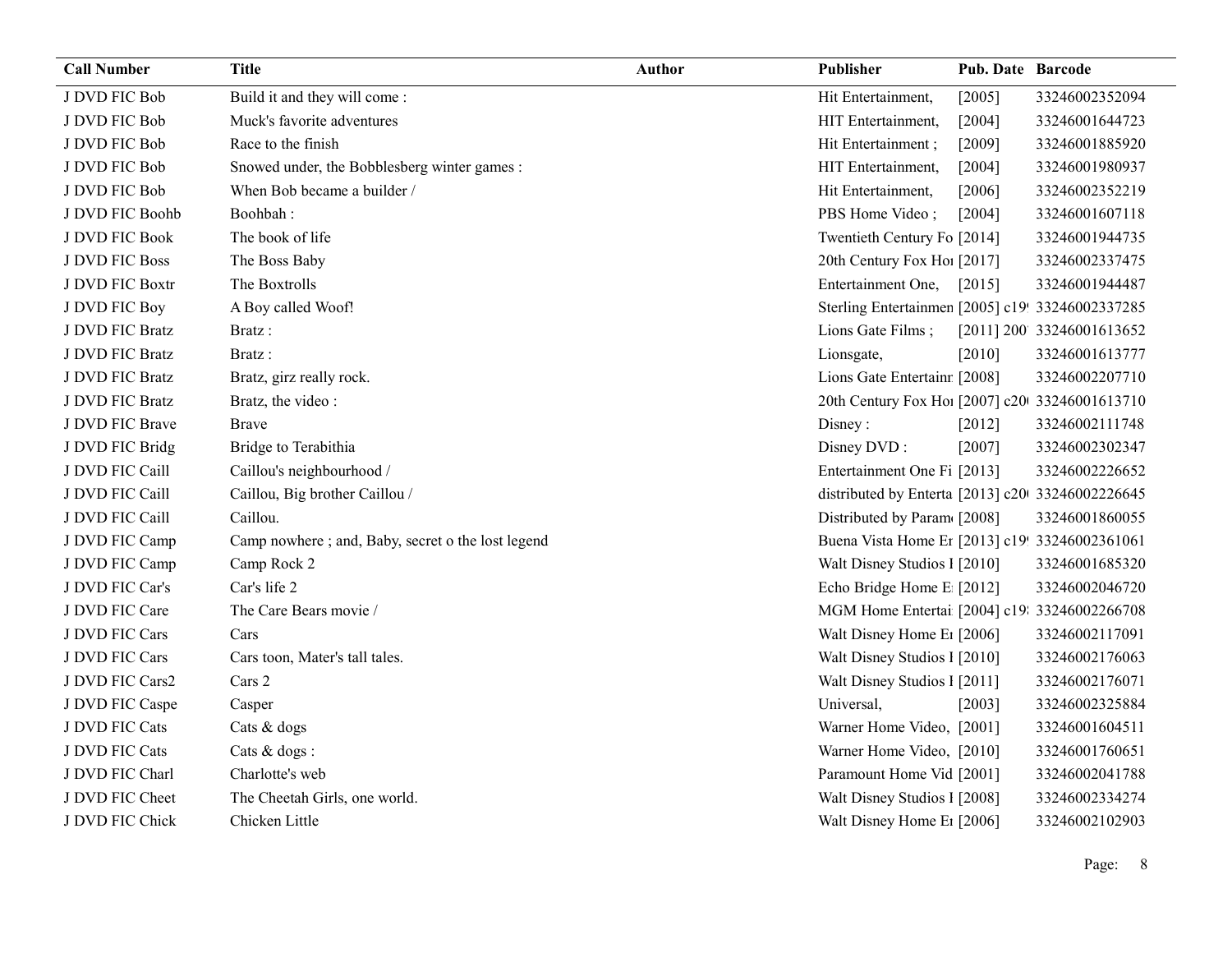| <b>Call Number</b>    | <b>Title</b>                                                    | <b>Author</b> | Publisher                                     | <b>Pub. Date Barcode</b> |                |
|-----------------------|-----------------------------------------------------------------|---------------|-----------------------------------------------|--------------------------|----------------|
| J DVD FIC Child       | Children's classics:                                            |               | Good Times Entertair [2003]                   |                          | 33246002238210 |
| J DVD FIC Chill       | Chilly dogs                                                     |               | Screen Media Films, [2002]                    |                          | 33246002325645 |
| J DVD FIC Chop        | Chop kick panda                                                 |               | Distributed by Gaiam [2011]                   |                          | 33246002266641 |
| J DVD FIC Chron       | The chronicles of Narnia:                                       |               | Twentieth Century Fo [2011]                   |                          | 33246001785419 |
| J DVD FIC Chron (v.2) | The lion, the witch and the wardrobe                            |               | Buena Vista Home Er [2006]                    |                          | 33246002178986 |
| J DVD FIC Cinde       | Cinderella                                                      |               | Disney DVD:                                   | [2005]                   | 33246001898154 |
| J DVD FIC Cliff       | Clifford the big red dog:                                       |               | Lions Gate Entertainr [2005]                  |                          | 33246002068591 |
| J DVD FIC Cliff       | Clifford's really big movie                                     |               | Warner Home Video, [2004]                     |                          | 33246001979194 |
| J DVD FIC Cloud       | Cloudy with a chance of meatballs                               |               | Sony Pictures Home 1 [2010]                   |                          | 33246002143782 |
| J DVD FIC Curio       | Curious George                                                  |               | Universal;                                    | [2006]                   | 33246002044592 |
| J DVD FIC Curio       | Curious George : A day at the library                           |               | Universal,                                    | [2011]                   | 33246002354405 |
| J DVD FIC Curio       | Curious George: Back to school                                  |               | Universal Studios Ho [2010]                   |                          | 33246002354538 |
| J DVD FIC Curio       | Curious George: Robot monkey and more great gadgets! /          |               | Universal,                                    | [2009]                   | 33246002354694 |
| J DVD FIC Curio       | Curious George: Zoo night and other animal stories! /           |               | distributed by Univer [2007]                  |                          | 33246002354348 |
| J DVD FIC Curio       | Curious George goes green                                       |               | Universal Studios Ho [2009]                   |                          | 33246002354462 |
| J DVD FIC Curio       | Curious George makes new friends!                               |               | Universal Studios Ho [2010]                   |                          | 33246002354595 |
| J DVD FIC Curio       | Curious George plays in the snow and other awesome activities!  |               | Universal Studios Ho [2007]                   |                          | 33246002354587 |
| J DVD FIC Curio       | Curious George sails with the pirates and other curious capers! |               | Universal;                                    | [2008]                   | 33246002205912 |
| J DVD FIC Curio       | Curious George saves the day                                    |               | Universal Studios Ho [2012]                   |                          | 33246002213148 |
| J DVD FIC Curio       | Curious George takes a vacation and discovers new things!       |               | Universal Studios Ho [2008]                   |                          | 33246002354686 |
| J DVD FIC Cute        | Cute & cuddly critters                                          |               | Woodhaven Entertain [2001] c20 33246002377166 |                          |                |
| J DVD FIC Denni       | Dennis the menace in Cruise control /                           |               | Metro Goldwyn May([2002]                      |                          | 33246002247260 |
| J DVD FIC Derby       | Derby stallion                                                  |               | Echo Bridge Home E [2007]                     |                          | 33246001613637 |
| J DVD FIC Despi       | Despicable me /                                                 |               | Universal,                                    | $[2010]$                 | 33246001606094 |
| J DVD FIC Despi       | Despicable me 2                                                 |               | Universal Home Vide [2013]                    |                          | 33246002170066 |
| J DVD FIC Despi (v.3) | Despicable me 3 :                                               |               | Universal Pictures Hc [2017]                  |                          | 33246002420743 |
| J DVD FIC Diary (v.1) | Diary of a wimpy kid:                                           |               | 20th Century Fox Ho! [2010]                   |                          | 33246002088946 |
| J DVD FIC Diary (v.2) | Diary of a wimpy kid:                                           |               | 20th Century Fox Ho! [2011]                   |                          | 33246002088888 |
| J DVD FIC Diary (v.4) | Diary of a wimpy kid                                            |               | Twentieth Century Fo [2012]                   |                          | 33246002089233 |
| J DVD FIC Diego       | Go Diego Go!:                                                   |               | Paramount Pictures, [2006]                    |                          | 33246002043693 |
| J DVD FIC Diego       | Go Diego go! Underwater mystery                                 |               | Paramount Home Ent [2007]                     |                          | 33246002247278 |
| J DVD FIC Diego       | Go, Diego, go!, Diego's magical missions                        |               | Paramount Home Ent [2008]                     |                          | 33246002377174 |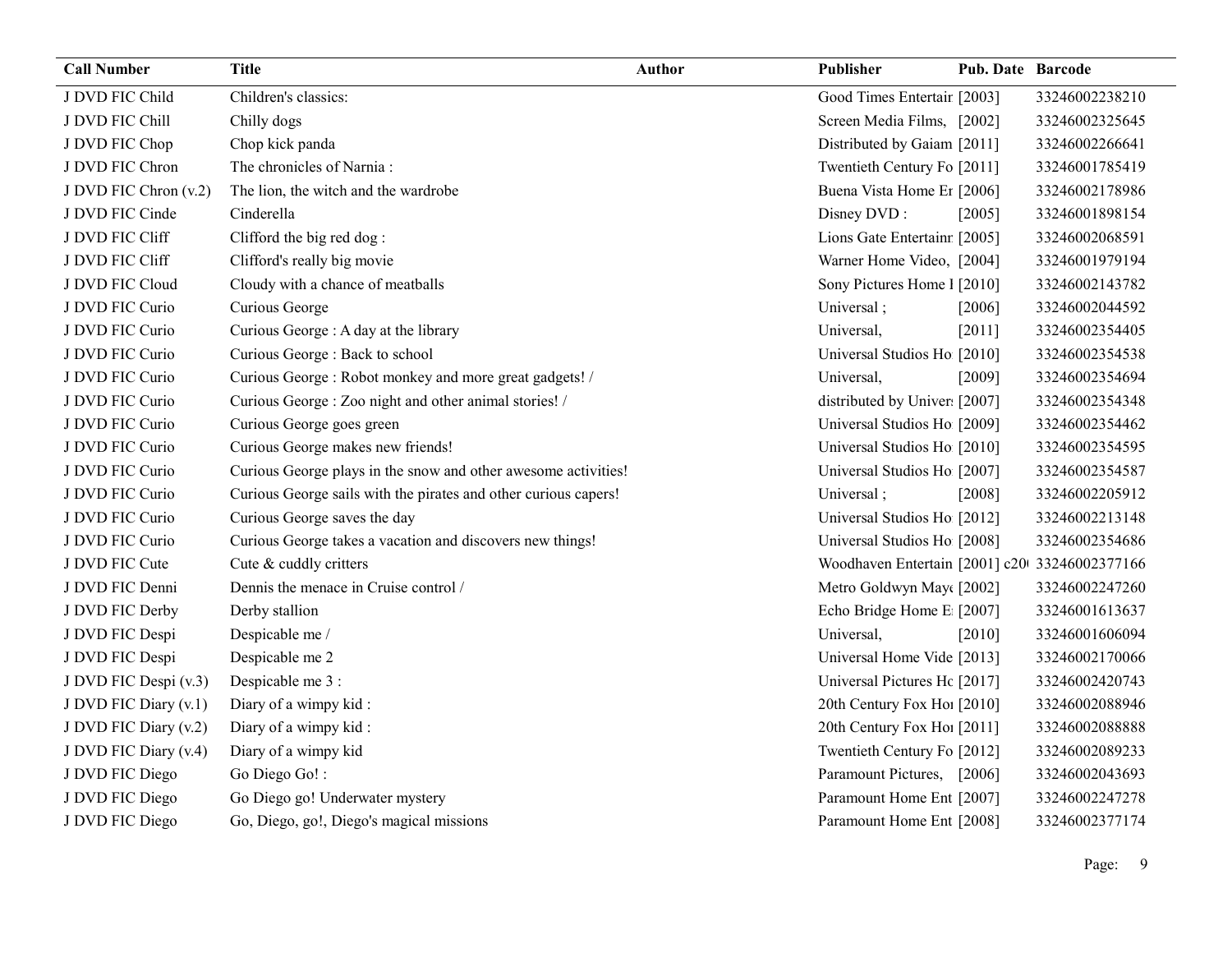| <b>Call Number</b> | <b>Title</b>                                  | <b>Author</b> | Publisher                    | <b>Pub. Date Barcode</b> |                            |
|--------------------|-----------------------------------------------|---------------|------------------------------|--------------------------|----------------------------|
| J DVD FIC Diego    | Go, Diego, Go!, Safari rescue                 |               | Paramount Home Ent [2007]    |                          | 33246002377182             |
| J DVD FIC Diego    | The great jaguar rescue! :                    |               | Paramount Pictures, [2007]   |                          | 33246002203933             |
| J DVD FIC Disne    | Disney: Have a laugh! :                       |               | Walt Disney Studios 1 [2011] |                          | 33246002173623             |
| J DVD FIC Disne    | Princess stories volume 2 :                   |               | Walt Disney Home E1 [2005]   |                          | 33246002203941             |
| J DVD FIC Doc      | Doc McStuffins                                |               | Buena Vista Home Er [2012]   |                          | 33246002169951             |
| J DVD FIC Dolph    | Dolphin tale 2 /                              |               | Warner Bros. Entertai [2014] |                          | 33246002288934             |
| J DVD FIC Doodl    | Doodlebops:                                   |               | Lions Gate Home Ent [2004]   |                          | 33246002203867             |
| J DVD FIC Doodl    | Doodlebops rockin' road show: Let's rock!.    |               | NCircle Entertainmen [2010]  |                          | 33246002361178             |
| J DVD FIC Dor      | Animal adventures :                           |               | Paramount,                   | [2006]                   | 33246001461615             |
| J DVD FIC Dora     | Dora saves the Snow Princess.                 |               | Paramount Home Ent [2008]    |                          | 33246002044352             |
| J DVD FIC Dora     | Dora the explorer :                           |               | Paramount,                   | [2003]                   | 33246002043511             |
| J DVD FIC Dora     | Dora the Explorer :                           |               | Paramount Home Ent [2008]    |                          | 33246002069029             |
| J DVD FIC Dora     | Dora the explorer :                           |               | Paramount Home Ent [2005]    |                          | 33246002095602             |
| J DVD FIC Dora     | Dora the explorer :                           |               | Paramount,                   | [2004]                   | 33246002095545             |
| J DVD FIC Dora     | Dora the explorer :                           |               | Paramount Home Ent [2008]    |                          | 33246001604453             |
| J DVD FIC Dora     | Dora the explorer :                           |               | Paramount,                   | $[2005]$                 | 33246002225340             |
| J DVD FIC Dora     | Dora the explorer, City of lost toys :        |               | Paramount,                   | [2003]                   | 33246002095362             |
| J DVD FIC Dora     | Dora's first trip :                           |               | Paramount,                   | [2006]                   | 33246002049583             |
| J DVD FIC Dora     | Rhymes and riddles:                           |               | Paramount,                   | [2003]                   | 33246001972421             |
| J DVD FIC Dora     | Save the day! /                               |               | Paramount Pictures,          | [2006]                   | 33246002225514             |
| J DVD FIC Dr.      | Dr. Dolittle 2                                |               | Distributed by 20th C [2001] |                          | 33246002198281             |
| J DVD FIC Dr.      | Dr. Dolittle 3                                |               | 20th Century Fox Ho! [2006]  |                          | 33246001614015             |
| J DVD FIC Dr.      | Dr. Dolittle:                                 |               | 20th Century Fox Ho! [2009]  |                          | 33246002337400             |
| J DVD FIC Dr. Seu  | The Cat in the Hat knows a lot about that :   |               | PBS Kids:                    | [2010]                   | 33246001685569             |
| J DVD FIC Dr. Seu  | The wubbulous world of Dr. Seuss:             |               | Sony Pictures Home 1 [2005]  |                          | 33246002266633             |
| J DVD FIC Dr.Seu   | Dr. Seuss' Horton hears a Who!                |               | Twentieth Century Fo [2008]  |                          | 33246001682731             |
| J DVD FIC Dr.Seu   | Dr. Seuss' The Cat in the Hat /               |               | Universal,                   |                          | [2004] c20t 33246001788959 |
| J DVD FIC Dr.Seu   | Dr. Seuss' The Lorax                          |               | Warner Home Video, [2012]    |                          | 33246002045342             |
| J DVD FIC Dr.Seu   | The Cat in the Hat knows a lot about camping! |               | NCircle Entertainmen [2013]  |                          | 33246002335115             |
| J DVD FIC Dr.Seu   | The Cat in the Hat knows a lot about that :   |               | NCircle Entertainmen [2010]  |                          | 33246002205979             |
| J DVD FIC Drago    | Dragon hunters                                |               | Kaboom! Entertainm([2009]    |                          | 33246002293439             |
| J DVD FIC Drago    | Dragon nest : warriors' dawn                  |               | Universal Studios Ho [2015]  |                          | 33246002356301             |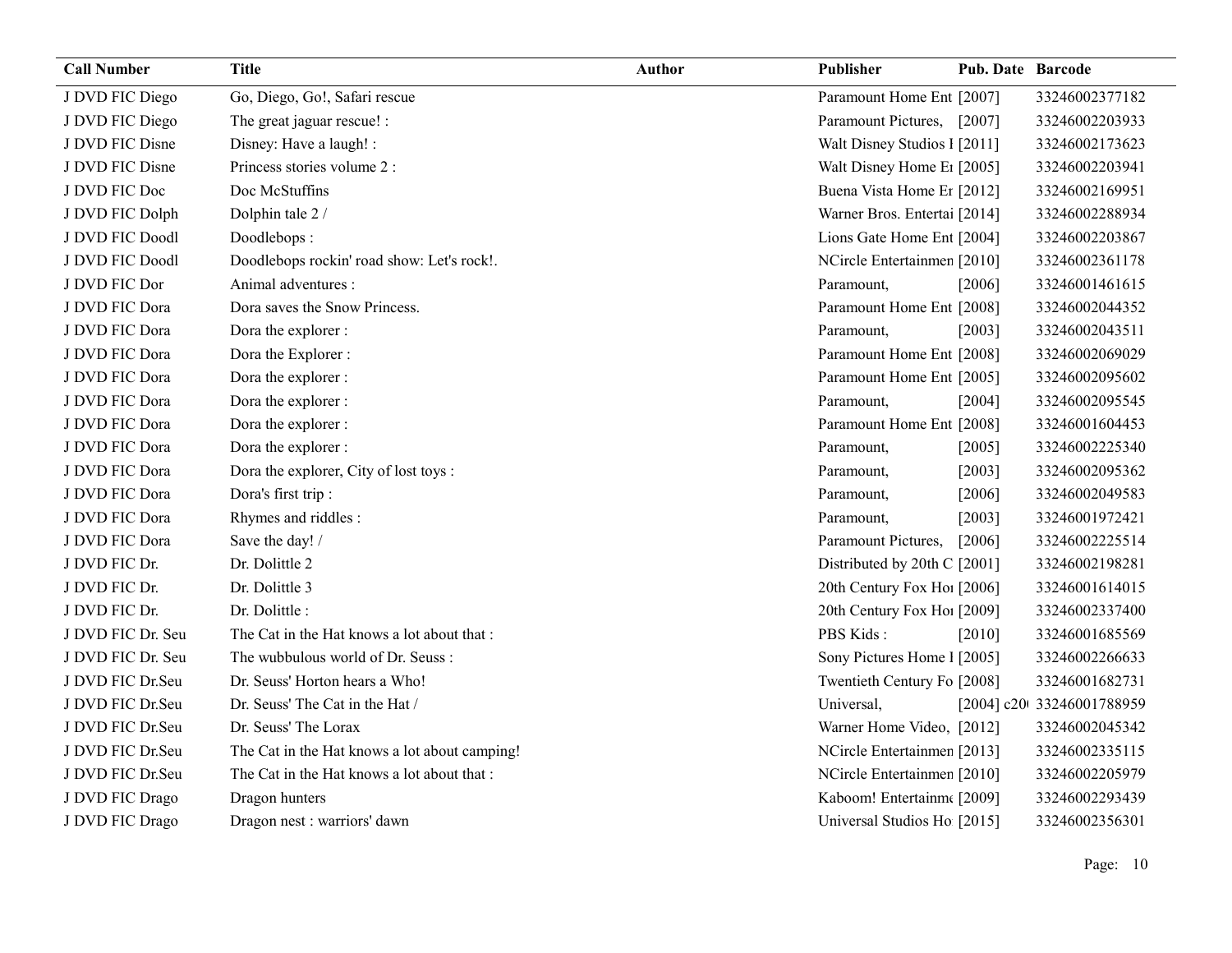| <b>Call Number</b> | <b>Title</b>                           | <b>Author</b> | Publisher                                       | Pub. Date Barcode |                            |
|--------------------|----------------------------------------|---------------|-------------------------------------------------|-------------------|----------------------------|
| J DVD FIC Duel     | Duel masters :                         |               | Paramount Home Ent [2005]                       |                   | 33246002151355             |
| J DVD FIC Duel     | Duel masters :                         |               | Paramount Home Ent [2005]                       |                   | 33246002151298             |
| J DVD FIC Dumbo    | Dumbo                                  |               | Disney DVD,                                     |                   | [2011] [194 33246002238376 |
| J DVD FIC Dunst    | Dunston checks in                      |               | 20th Century Fox Ho [2002] [199 33246002294387  |                   |                            |
| J DVD FIC Eleph    | Elephant tales                         |               | Metro Goldwyn May([2008]                        |                   | 33246002266740             |
| J DVD FIC Ella     | Ella enchanted                         |               | Alliance Atlantis,                              | [2004]            | 33246001589787             |
| J DVD FIC Elmo     | Elmo's world:                          |               | Sony Wonder,                                    | [2004]            | 33246002242949             |
| J DVD FIC Elmo     | Elmo's world, Pets! /                  |               | Sony Music Entertain [2006]                     |                   | 33246002225696             |
| J DVD FIC Elmo's   | Elmo's potty time                      |               | Sony Wonder,                                    | $[2006]$          | 33246001955269             |
| J DVD FIC Elmo's   | Elmo's world, Birthdays, games & more! |               | Sony Wonder,                                    | [2001]            | 33246002209443             |
| J DVD FIC Elmo's   | Elmo's world.                          |               | Sony Music Entertain [2007]                     |                   | 33246002208528             |
| J DVD FIC Emoji    | The emoji movie                        |               | Sony Pictures Home 1 [2017]                     |                   | 33246002411817             |
| J DVD FIC Emp      | Disney's the Emperor's New Groove      |               | [Disney Press],                                 | [2000]            | 33246001098953             |
| J DVD FIC Encha    | Enchanted                              |               | Disney DVD:                                     | [2008]            | 33246002177160             |
| J DVD FIC Epic     | Epic/                                  |               | Twentieth Century Fo [2013]                     |                   | 33246002146132             |
| J DVD FIC Escap    | Escape to Witch Mountain               |               | Walt Disney Studios 1 [2009]                    |                   | 33246002247328             |
| J DVD FIC Every    | Everyone's hero                        |               | 20th Century Fox Ho! [2007] [200 33246002105583 |                   |                            |
| J DVD FIC Famil    | Family collector's set                 |               | Echo Bridge Home E [2009]                       |                   | 33246002290799             |
| J DVD FIC Fanta    | Fantasia 2000                          |               | Walt Disney Home V <sub>1</sub> [2000-]         |                   | 33246001789387             |
| J DVD FIC Findi    | Finding Dory /                         |               | Distributed by Buena [2016]                     |                   | 33246002237451             |
| J DVD FIC Findi    | Finding Nemo                           |               | Buena Vista Home Er [2003]                      |                   | 33246002041903             |
| J DVD FIC Fireh    | Firehouse dog /                        |               | 20th Century Fox Ho! [2007]                     |                   | 33246002197903             |
| J DVD FIC Firem    | Fireman Sam /                          |               | Hit Entertainment;                              | [2009]            | 33246001978733             |
| J DVD FIC Firem    | Fireman Sam /                          |               | Hit Entertainment,                              | [2011]            | 33246001804343             |
| J DVD FIC Flicka   | Flicka                                 |               | Twentieth Century Fo [2006]                     |                   | 33246001543552             |
| J DVD FIC Flicka   | Flicka                                 |               | Twentieth Century Fo [2006]                     |                   | 33246002295715             |
| J DVD FIC Flush    | Flushed away                           |               | DreamWorks Pictures [2007] c20 33246002231413   |                   |                            |
| J DVD FIC Fly      | Fly me to the moon                     |               | Summit Entertainmen [2008]                      |                   | 33246002361160             |
| J DVD FIC Frank    | Franklin and the green knight :        |               | Nelvana; kaBOOM! I [1998]                       |                   | 33246001678135             |
| J DVD FIC Frank    | Franklin in the dark                   |               | Nelvana; kaBOOM! I [1998]                       |                   | 33246001678077             |
| J DVD FIC Frank    | Franklin skates /                      |               | Nelvana:                                        | $[2007]$          | 33246002247500             |
| J DVD FIC Frank    | Franklin's birthday party /            |               | KaBoom! Entertainm [2009] [199 33246002175776   |                   |                            |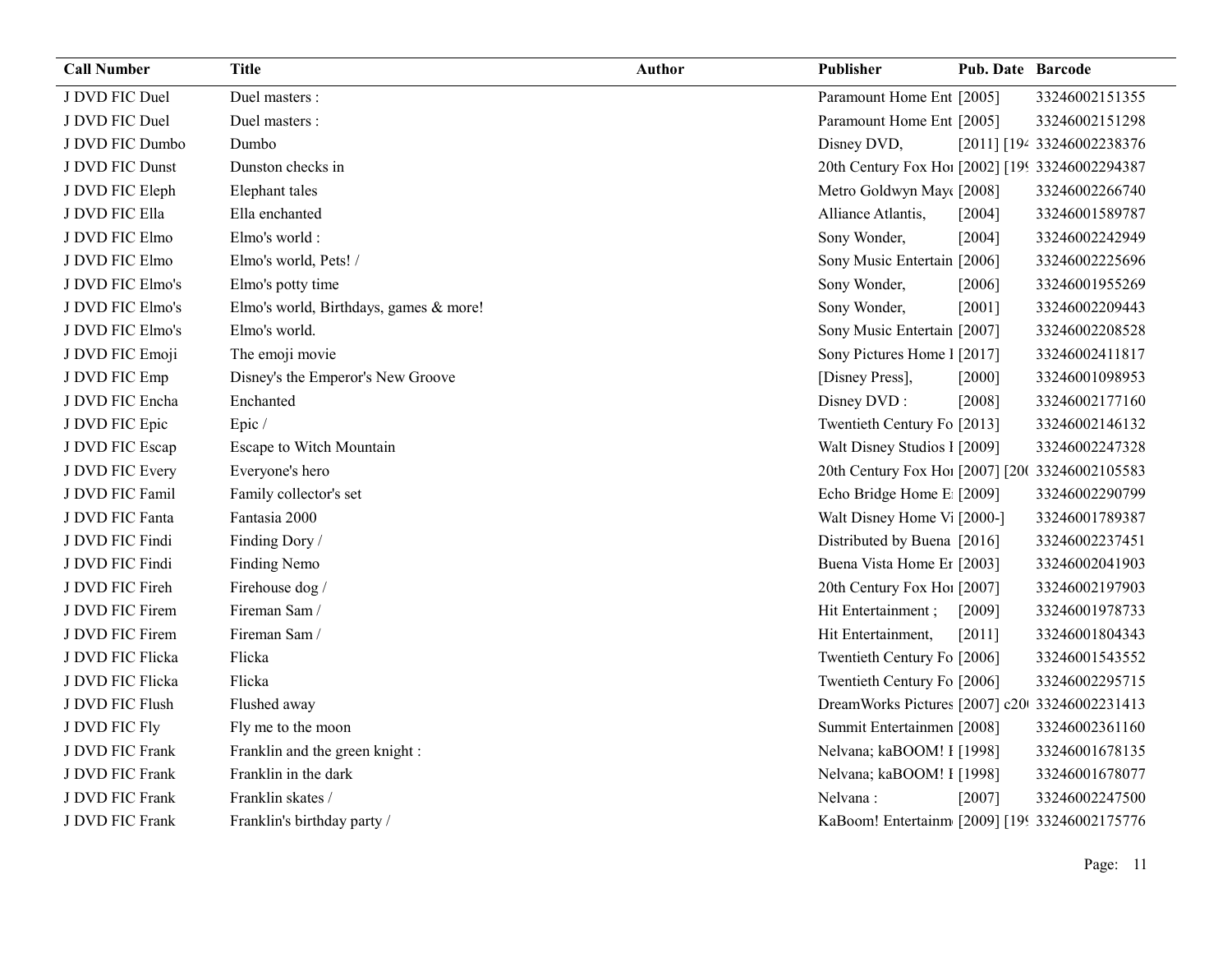| <b>Call Number</b>  | <b>Title</b>                                               | Author       | <b>Publisher</b>                                 | <b>Pub. Date Barcode</b> |                |
|---------------------|------------------------------------------------------------|--------------|--------------------------------------------------|--------------------------|----------------|
| J DVD FIC Frank     | Franklin's blanket                                         |              | distributed exclusivel [2006] 199 33246002068666 |                          |                |
| J DVD FIC Frank     | Franklin's hockey hero.                                    |              | KaBOOM! Entertainı [2004]                        |                          | 33246001284249 |
| J DVD FIC Free      | Free birds /                                               |              | 20th Century Fox Ho! [2014] [201 33246002184638  |                          |                |
| J DVD FIC Fresh     | The Fresh Beat Band                                        |              | Viacom International, [2011]                     |                          | 33246002102648 |
| J DVD FIC Froze     | Frozen                                                     |              | Walt Disney Studios 1 [2014]                     |                          | 33246002177178 |
| J DVD FIC Furry     | Furry vengeance                                            |              | Summit Entertainmen [2010]                       |                          | 33246002237857 |
| J DVD FIC G-For     | G-Force                                                    |              | distributed by Walt D [2009]                     |                          | 33246002209187 |
| J DVD FIC Garfi     | Garfield gets real                                         |              | Twentieth Century Fo [2007]                      |                          | 33246001613546 |
| J DVD FIC Garfi     | Garfield the movie /                                       |              | 20th Century Fox Ho! [2010]                      |                          | 33246002087799 |
| J DVD FIC Garfi     | Garfield the movie ; and, Garfield : a tail of two kitties |              | 20th Century Fox Ho! [2010]                      |                          | 33246002230365 |
| J DVD FIC Georg     | George Shrinks:                                            |              | Distributed Exclusive [2009] c20 33246002237360  |                          |                |
| J DVD FIC Georg     | George Shrinks, shrunken treasures.                        |              | KaBOOM! Entertain [2010]                         |                          | 33246002337509 |
| J DVD FIC Gnome     | Gnomeo & Juliet                                            |              | Buena Vista Home Er [2011]                       |                          | 33246001796028 |
| J DVD FIC Golde     | The golden compass :                                       |              | Alliance Vivafilm,                               | [2008]                   | 33246001543735 |
| J DVD FIC Good      | Good luck Charlie:                                         |              | Walt Disney Studios 1 [2013]                     |                          | 33246002354678 |
| J DVD FIC Good      | The good dinosaur                                          |              | Buena Vista Home Er [2016]                       |                          | 33246002350668 |
| J DVD FIC Goose     | Goosebumps : Deep trouble /                                | Stine, R. L. | Twentieth Century Fo [1998]                      |                          | 33246001127075 |
| J DVD FIC Hanna     | Hannah Montana                                             |              | Disney DVD:                                      | [2009]                   | 33246001903210 |
| J DVD FIC Hanna     | Hannah Montana:                                            |              | Walt Disney Home E1 [2006]                       |                          | 33246002102614 |
| J DVD FIC Hanna     | Hannah Montana:                                            |              | Walt Disney Home E1 [2007]                       |                          | 33246002102671 |
| J DVD FIC Hanna     | Hannah Montana:                                            |              | Walt Disney Home E <sub>1</sub> [2007]           |                          | 33246001607274 |
| J DVD FIC Hanna     | Hannah Montana:                                            |              | Walt Disney Studios 1 [2008]                     |                          | 33246002233054 |
| J DVD FIC Happy     | Happy feet                                                 |              | Warner Home Video, [2007]                        |                          | 33246001899319 |
| J DVD FIC Happy (2) | Happy feet two                                             |              | Warner Home Video, [2012]                        |                          | 33246002223287 |
| J DVD FIC Heidi     | Heidi                                                      |              | Front Row Entertainn [1999]                      |                          | 33246001101195 |
| J DVD FIC High      | High school musical 2                                      |              | Walt Disney Studios I [2007]                     |                          | 33246002158640 |
| J DVD FIC High      | High school musical remix                                  |              | Walt Disney Home E1 [2006]                       |                          | 33246002213098 |
| J DVD FIC Home      | Home                                                       |              | Twentieth Century Fo [2015]                      |                          | 33246002277226 |
| J DVD FIC Hoodw     | Hoodwinked                                                 |              | Weinstein Co.:                                   | [2006]                   | 33246002274595 |
| J DVD FIC Horse     | A horse for Danny                                          |              | Echo Bridge Home E [2005]                        |                          | 33246001543545 |
| J DVD FIC Horse     | Horse Crazy                                                |              | KaBoom Artist View [2002]                        |                          | 33246001100825 |
| J DVD FIC Hotel     | Hotel for dogs                                             |              | DreamWorks Home E [2009]                         |                          | 33246002286870 |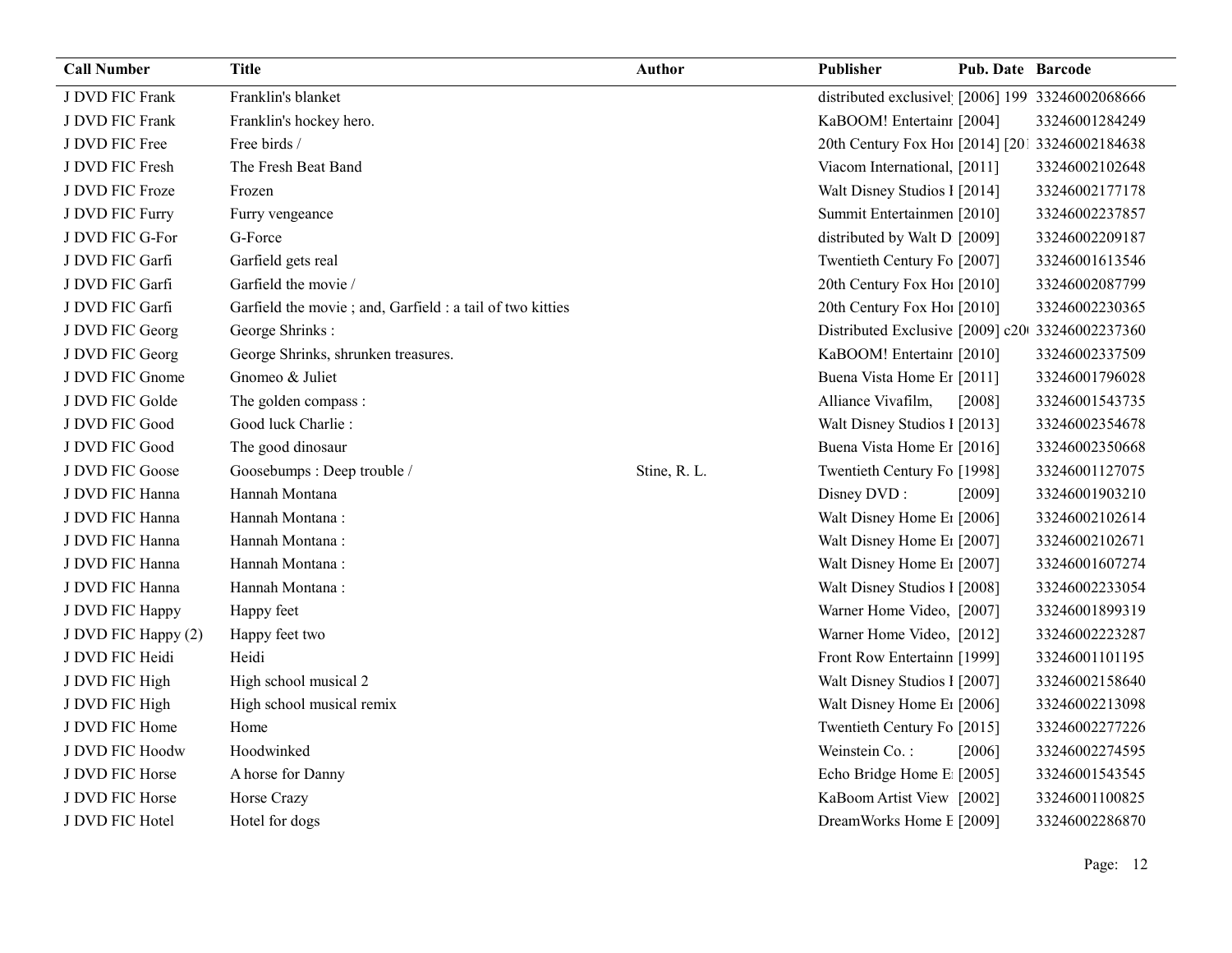| <b>Call Number</b>     | <b>Title</b>                                                   | <b>Author</b> | <b>Publisher</b>                               | <b>Pub. Date Barcode</b> |                            |
|------------------------|----------------------------------------------------------------|---------------|------------------------------------------------|--------------------------|----------------------------|
| J DVD FIC Hotel        | Hotel Transylvania                                             |               | Sony Pictures Home 1 [2012]                    |                          | 33246002176121             |
| J DVD FIC Hotel        | Hotel Transylvania 2                                           |               | Sony Pictures Home 1 [2016]                    |                          | 33246002361822             |
| J DVD FIC How          | How do dinosaurs say good night?-- and more stories that rhymo |               | Scholastic:                                    | [2004]                   | 33246001504521             |
| J DVD FIC How          | How to train your dragon                                       |               | DreamWorks Home E [2010]                       |                          | 33246001738806             |
| J DVD FIC How (2)      | How to train your dragon 2                                     |               | Twentieth Century Fo [2014]                    |                          | 33246002234581             |
| J DVD FIC Hunch        | The Hunchback of Notre Dame /                                  |               | Pulse Distribution and [2005]                  |                          | 33246002104065             |
| J DVD FIC iCarly (s.2) | iCarly: season 2, volume 2:                                    |               | Viacom International [2011]                    |                          | 33246002239218             |
| J DVD FIC iCarly (s.3) | iCarly : the complete 3rd season                               |               | Paramount Home Ent [2011]                      |                          | 33246001614072             |
| J DVD FIC Ice          | Ice age                                                        |               | Twentieth Century Fo [2005] c20 33246001440155 |                          |                            |
| J DVD FIC Ice          | Ice age 2                                                      |               | Twentieth Century Fo [2006]                    |                          | 33246002061216             |
| J DVD FIC Ice          | Ice age 3                                                      |               | Twentieth Century Fo [2009]                    |                          | 33246001904036             |
| J DVD FIC Ice          | Ice Princess                                                   |               | Walt Disney Home E1 [2005]                     |                          | 33246002286938             |
| J DVD FIC Impos        | The impossible elephant /                                      |               | Echo Bridge Home E [2007]                      |                          | 33246001898733             |
| J DVD FIC Incre        | The Incredibles                                                |               | Buena Vista Home Et [2005]                     |                          | 33246002238434             |
| J DVD FIC Insid        | Inside out                                                     |               | Disney DVD,                                    | [2015]                   | 33246002357549             |
| J DVD FIC Iron         | The iron giant                                                 |               | Warner Home Video, [2003]                      |                          | 33246002355691             |
| J DVD FIC Jacob        | Jacob Two-two vs the hooded fang:                              |               | Distributed by Seville [2004]                  |                          | 33246001480862             |
| J DVD FIC Jake         | Jake and the Never Land pirates; Never Land rescue /           |               | Buena Vista Home Er [2013]                     |                          | 33246002247146             |
| J DVD FIC Jimmy        | Jimmy Neutron:                                                 |               | Paramount,                                     | [2002]                   | 33246002243244             |
| J DVD FIC Jimmy        | The Adventures of Jimmy Neutron, boy genius :                  |               | Paramount.                                     | [2004]                   | 33246002197911             |
| J DVD FIC Juman        | Jumanji                                                        |               | Columbia TriStar Ho1 [2000]                    |                          | 33246001460765             |
| J DVD FIC Jungl        | The jungle book                                                |               | Phase 4 Films,                                 | [2013]                   | 33246001980804             |
| J DVD FIC Jungl        | The jungle book                                                |               | Walt Disney Studios I [2016]                   |                          | 33246002383685             |
| J DVD FIC Kim          | Kim Possible, the villain files.                               |               | Disney DVD:                                    | [2004]                   | 33246002209005             |
| J DVD FIC Kung         | Kung Fu Panda                                                  |               | Dreamworks Home E [2008]                       |                          | 33246001904853             |
| J DVD FIC Kung (2)     | Kung fu panda 2                                                |               | DreamWorks Home E [2011]                       |                          | 33246002379469             |
| J DVD FIC Kung (3)     | Kung Fu Panda 3                                                |               | 20th Century Fox Ho! [2016]                    |                          | 33246002339422             |
| J DVD FIC Lady         | Lady and the Tramp                                             |               | Disney DVD:                                    |                          | [2006] c19. 33246002395507 |
| J DVD FIC Land         | Land before time, IX : Journey to big water :                  |               | Universal;                                     | $[2002]$                 | 33246001979251             |
| J DVD FIC Land         | The land before time : Magical discoveries                     |               | Universal Studios Ho [2008]                    |                          | 33246001853654             |
| J DVD FIC Land         | The land before time X                                         |               | Universal,                                     | $[2003]$                 | 33246002247385             |
| J DVD FIC Land         | The land before time, the adventure that started it all        |               | Universal,                                     | [2003]                   | 33246002229540             |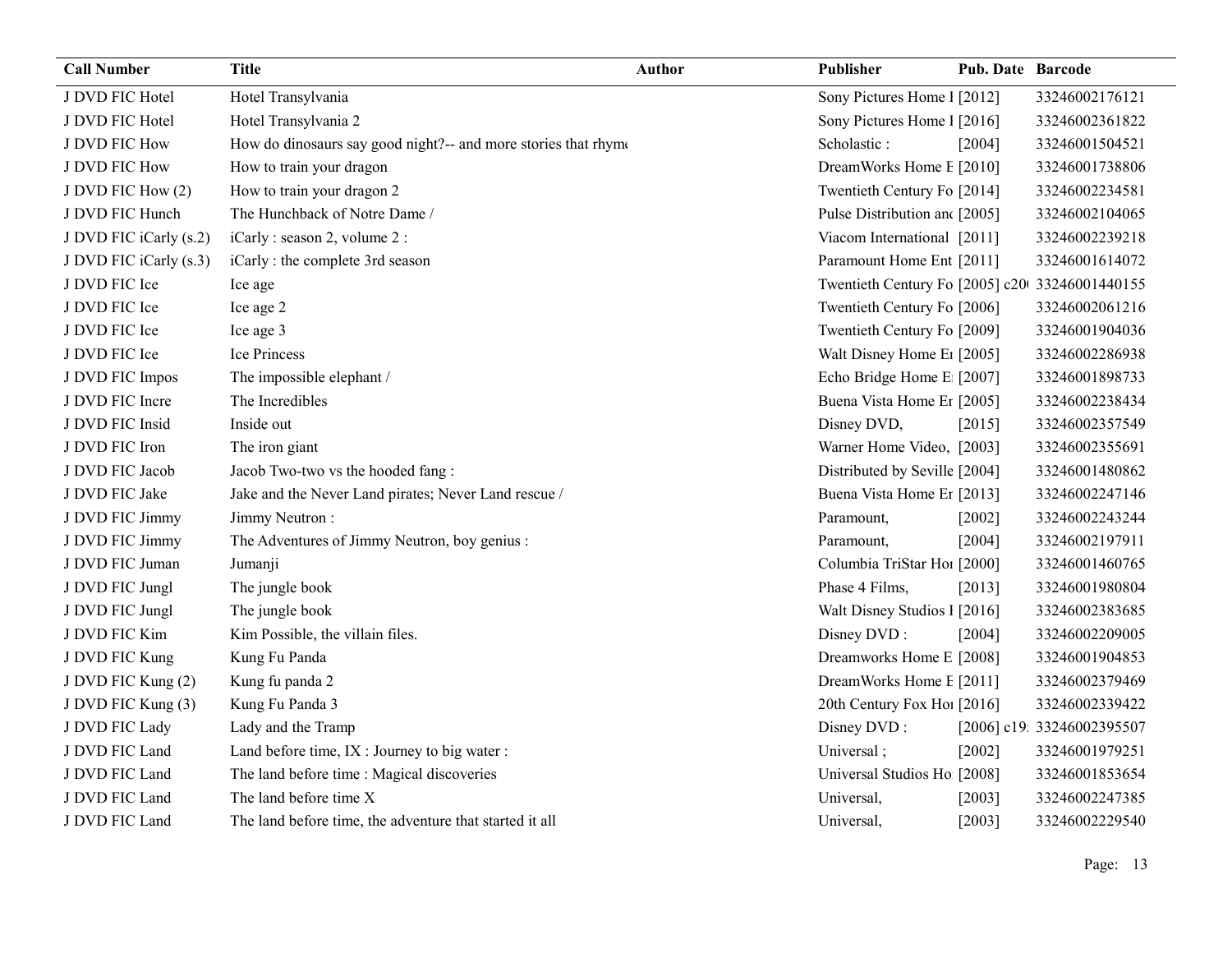| <b>Call Number</b>    | <b>Title</b>                                               | <b>Author</b> | Publisher                                      | <b>Pub. Date Barcode</b> |                            |
|-----------------------|------------------------------------------------------------|---------------|------------------------------------------------|--------------------------|----------------------------|
| J DVD FIC Land (v.1)  | The land before time                                       |               | MCA Home Video,                                |                          | [2008] c19: 33246002089027 |
| J DVD FIC Last        | The last airbender /                                       |               | Paramount Home Ent [2010]                      |                          | 33246001739747             |
| J DVD FIC Lego        | Lego Friends /                                             |               | Warner Home Video, [2017] c20 33246002391134   |                          |                            |
| J DVD FIC Lego        | LEGO friends, Girlz for life.                              |               | Warner Home Video, [2016]                      |                          | 33246002329001             |
| J DVD FIC Lego        | LEGO friends: Friends together again /                     |               | distributed by Warner [2015]                   |                          | 33246002356202             |
| J DVD FIC Lego        | Lego ninjago and friends                                   |               | Warner Home Video, [2014]                      |                          | 33246002425171             |
| J DVD FIC Lego        | Lego ninjago, masters of spinjitzu                         |               | Warner Home Video, [2012]                      |                          | 33246002176105             |
| J DVD FIC Lego        | The LEGO Batman movie                                      |               | Warner Home Video, [2017]                      |                          | 33246002329670             |
| J DVD FIC Lego        | The Lego movie                                             |               | Warner Home Video, [2014]                      |                          | 33246002222321             |
| J DVD FIC Let         | Let it shine                                               |               | Walt Disney Studios 1 [2012]                   |                          | 33246002098556             |
| J DVD FIC Life        | Life-size                                                  |               | Disney DVD:                                    | [2000]                   | 33246002332179             |
| J DVD FIC Littl       | A little princess /                                        |               | Warner Home Video, [1998]                      |                          | 33246001738244             |
| J DVD FIC Littl       | Little Bear.                                               |               | Paramount Pictures,                            | [2008]                   | 33246002213460             |
| J DVD FIC Littl       | Little Einsteins: rocket's firebird rescue :               |               | Walt Disney Home E1 [2007]                     |                          | 33246001613363             |
| J DVD FIC Littl       | Little Einsteins: the legend of the golden pyramid         |               | Walt Disney Home E1 [2007]                     |                          | 33246001613496             |
| J DVD FIC Littl       | Little house on the prairie, special collector's edition : |               | NBC Universal, Inc. : [2006]                   |                          | 33246002021988             |
| J DVD FIC Littl       | Little People : discovering Sonya Lee /                    |               | Fisher-Price,                                  | [2004]                   | 33246002352359             |
| J DVD FIC Littl       | Snow buddies                                               |               | Walt Disney Home E1 [2008]                     |                          | 33246002293751             |
| J DVD FIC Littl       | The little mermaid: ariel's beginning                      |               | The Walt Disney Con [2006]                     |                          | 33246002102796             |
| J DVD FIC Littl       | The little Prince                                          |               | Entertainment One,                             |                          | [2016] 201 33246002388924  |
| J DVD FIC Littl (s.8) | Little house on the prairie, season 8                      |               | $NBC$ ;                                        | [2015]                   | 33246002361756             |
| J DVD FIC Lizzi       | Lizzie McGuire                                             |               | Walt Disney Home E1 [2004], c20 33246002326056 |                          |                            |
| J DVD FIC Loone       | Looney Tunes                                               |               | Warner Brothers,                               |                          | [2004] c20t 33246001100957 |
| J DVD FIC Madag       | Madagascar                                                 |               | DreamWorks Animati [2009]                      |                          | 33246002179349             |
| J DVD FIC Madag       | Madagascar 2                                               |               | DreamWorks Animati [2009]                      |                          | 33246001979236             |
| J DVD FIC Madel       | Madeline:                                                  |               | 20th Century Fox Ho! [2008]                    |                          | 33246002337459             |
| J DVD FIC Madel       | Madeline's best manners /                                  |               | Lionsgate,                                     | [2001]                   | 33246002040640             |
| J DVD FIC Max         | Max & Ruby.                                                |               | kaBOOM! Entertainn [2006]                      |                          | 33246001609817             |
| J DVD FIC Max 2       | Max 2:                                                     |               | Warner Bros. Home I [2017]                     |                          | 33246002395648             |
| J DVD FIC Megam       | Megamind                                                   |               | DreamWorks,                                    | [2011]                   | 33246002209393             |
| J DVD FIC Milo        | Milo & Otis /                                              |               | Sony Pictures.,                                |                          | [2005] c19: 33246002205383 |
| J DVD FIC Mimzy       | The last Mimzy; and, Hoot; and How to eat fried worms      |               | Alliance,                                      | [2007]                   | 33246002361087             |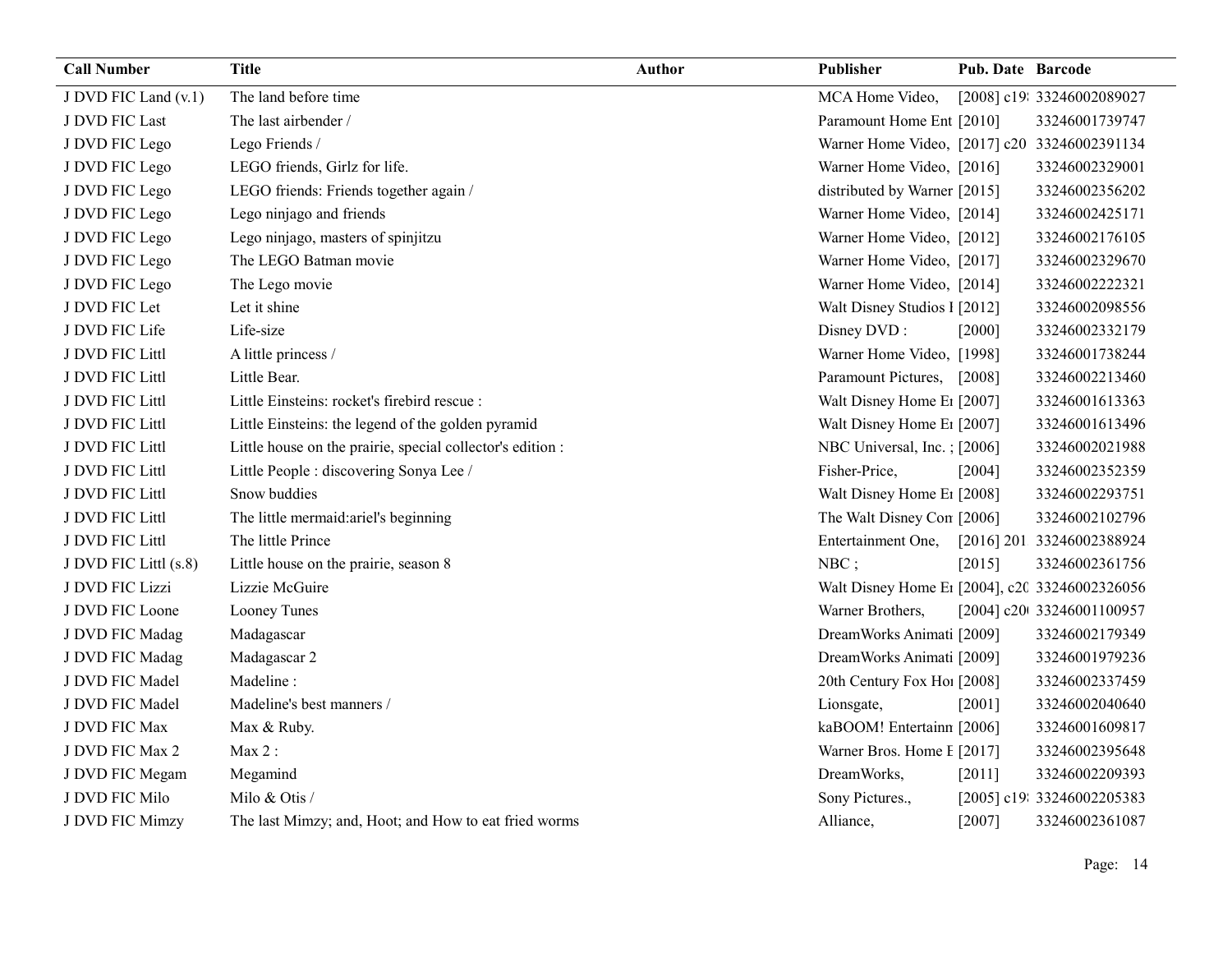| <b>Call Number</b> | <b>Title</b>                              | Author | Publisher                                       | <b>Pub. Date Barcode</b> |                           |
|--------------------|-------------------------------------------|--------|-------------------------------------------------|--------------------------|---------------------------|
| J DVD FIC Mini     | Mini-movie collection                     |        | Universal Studios Ho [2013]                     |                          | 33246002255685            |
| J DVD FIC Minio    | Minions                                   |        | Universal Studios Ho [2015]                     |                          | 33246002359016            |
| J DVD FIC Moana    | Moana                                     |        | Walt Disney Studios 1 [2017]                    |                          | 33246002320166            |
| J DVD FIC Monst    | Monster trucks                            |        | Paramount,                                      | [2017]                   | 33246002328839            |
| J DVD FIC Monst    | Monsters University                       |        | Distributed by Buena [2013]                     |                          | 33246002160794            |
| J DVD FIC Monst    | Monsters vs aliens                        |        | DreamWorks Home E [2009]                        |                          | 33246001904499            |
| J DVD FIC Monst    | Monsters vs. aliens, supersonic joyride : |        | 20th Century Fox Ho! [2013]                     |                          | 33246002179075            |
| J DVD FIC Monst    | Monsters, Inc.                            |        | Walt Disney Home E1 [2002] c20 33246002198216   |                          |                           |
| J DVD FIC Mr.      | Mr. Magorium's wonder emporium            |        | 20th Century Fox Ho! [2008]                     |                          | 33246001899251            |
| J DVD FIC Mr.Pea   | Mr. Peabody & Sherman                     |        | 20th Century Fox,                               | [2014]                   | 33246002289171            |
| J DVD FIC Mune     | Ballerina /                               |        | Seville/Filmed Ent/Pc [2017]                    |                          | 33246002425080            |
| J DVD FIC Mune     | Mune                                      |        | Universal Pictures Hc [2017]                    |                          | 33246002425163            |
| J DVD FIC Muppe    | The Muppets take Manhattan                |        | TriStar,                                        | [2001]                   | 33246002100089            |
| J DVD FIC MVP      | MVP/                                      |        | kaBOOM! Entertainn [2006]                       |                          | 33246002361095            |
| J DVD FIC My       | My dad the rock star                      |        | Distributed by kaBO([2005]                      |                          | 33246001489624            |
| J DVD FIC My       | My Little Pony, the princess promenade.   |        | Paramount Pictures,                             | [2006]                   | 33246002204030            |
| J DVD FIC My Fri   | My friends Tigger & Pooh.                 |        | Distributed by Buena [2010]                     |                          | 33246001685627            |
| J DVD FIC Nancy    | Nancy Drew                                |        | Paramount,                                      | [2007]                   | 33246002082105            |
| J DVD FIC Never    | The neverending story                     |        | Distributed by Warne [2006] c19: 33246002335057 |                          |                           |
| J DVD FIC New      | New York minute                           |        | Warner Home Video, [2004]                       |                          | 33246002288512            |
| J DVD FIC Nic      | Nic and Tristan go Mega Dega              |        | Phase 4 Films,                                  | $[2010]$                 | 33246002104230            |
| J DVD FIC Nick     | Nick Jr. celebrates spring!               |        | Paramount,                                      | [2004]                   | 33246002205797            |
| J DVD FIC Nim's    | Nim's Island /                            |        | 20th Century Fox Ho! [2008]                     |                          | 33246002043792            |
| J DVD FIC Norm     | Norm of the north /                       |        | Entertainment One,                              | [2016]                   | 33246002368751            |
| J DVD FIC Nut      | The nut job /                             |        | Entertainment One Fi                            |                          | 33246002196277            |
| J DVD FIC Nutty    | Hammy's nutty-fun DVD!                    |        | DreamWorks,                                     | [2006]                   | 33246002325462            |
| J DVD FIC Odd      | Oddball                                   |        | Mongrel Media,                                  |                          | [2016] c20 33246002402915 |
| J DVD FIC Odd      | The odd life of Timothy Green             |        | Disney,                                         | [2012]                   | 33246002179315            |
| J DVD FIC Once     | Once upon a forest                        |        | Twentieth Century-Fc [2004]                     |                          | 33246002337228            |
| J DVD FIC Open     | Open season, 1                            |        | Sony Pictures Home 1 [2006]                     |                          | 33246001899558            |
| J DVD FIC Over     | Over the hedge /                          |        | DreamWorks Animati [2006]                       |                          | 33246001613686            |
| J DVD FIC Paddi    | Paddington                                |        | eOne,                                           | $[2015]$                 | 33246002210649            |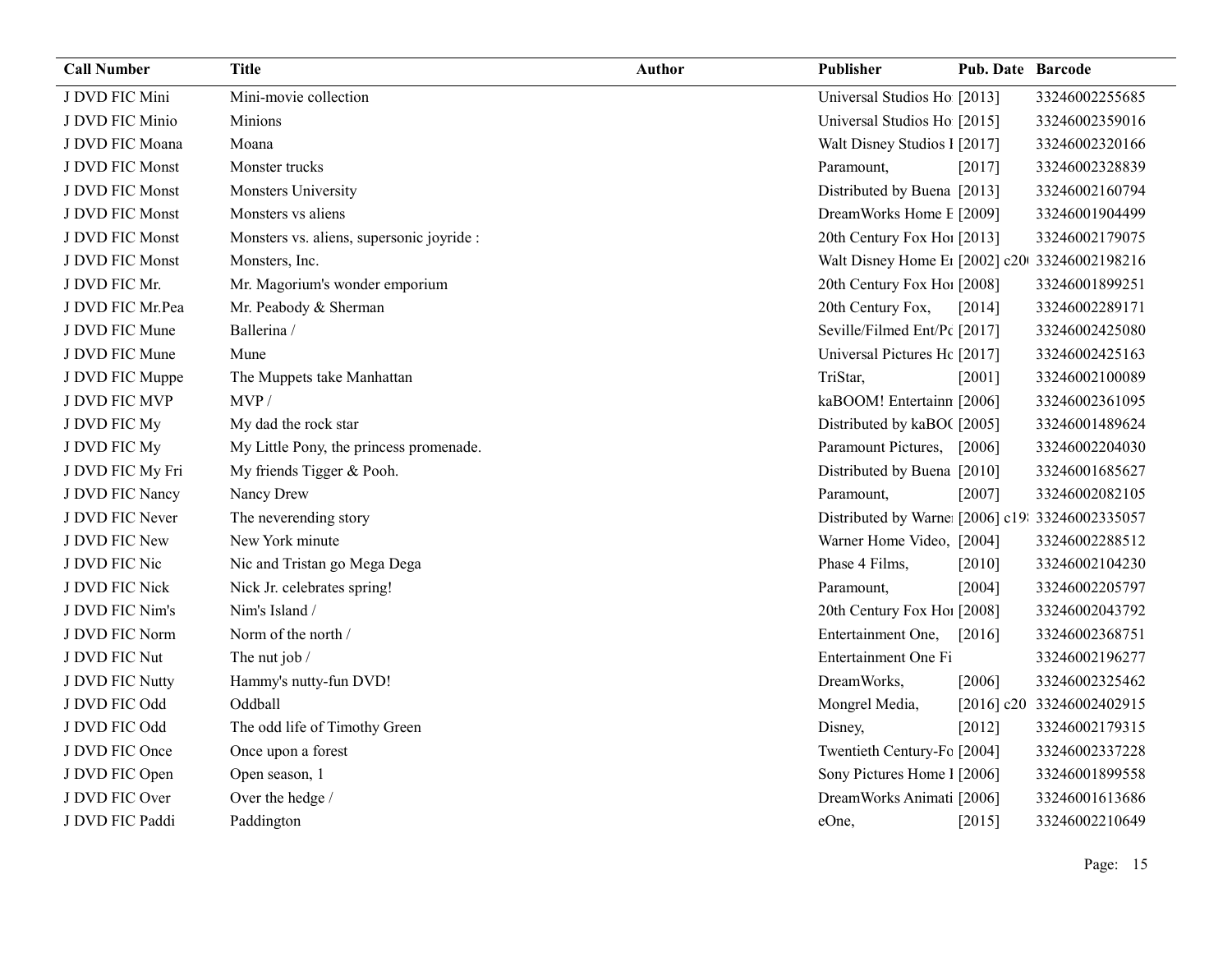| <b>Call Number</b>    | <b>Title</b>                                 | Author | Publisher                                        | <b>Pub. Date Barcode</b> |                |
|-----------------------|----------------------------------------------|--------|--------------------------------------------------|--------------------------|----------------|
| J DVD FIC Pagem       | The pagemaster                               |        | Twentieth Century Fo [2013] [199 33246002197853] |                          |                |
| J DVD FIC Passp       | Passport to Paris                            |        | Warner Home Video, [2002]                        |                          | 33246002243780 |
| J DVD FIC PAW         | PAW patrol /                                 |        | Kaboom Entertainme [2015] c20 33246002402402     |                          |                |
| J DVD FIC PAW         | PAW patrol, Brave heroes big rescues         |        | Nickelodeon,                                     | [2016]                   | 33246002425106 |
| J DVD FIC PAW         | PAW Patrol, Icy adventures.                  |        | Elevation Pictures,                              | [2017]                   | 33246002334092 |
| J DVD FIC PAW         | PAW Patrol, Marshall and Chase on the case!. |        | KaBoom!,                                         | [2015]                   | 33246002334035 |
| J DVD FIC PAW         | PAW patrol, Marshall collection              |        | KaBoom Entertainme [2013]                        |                          | 33246002337533 |
| J DVD FIC PAW         | PAW Patrol, Pups and the ghost pirate        |        | Seville/Filmed Ent/Pc [2015]                     |                          | 33246002331353 |
| J DVD FIC PAW         | PAW Patrol, Ready, set, get wet!.            |        | E One Films,                                     | $[2016]$                 | 33246002334159 |
| J DVD FIC PAW         | PAW patrol, Sports day                       |        | Nickelodeon,                                     | [2016]                   | 33246002425098 |
| J DVD FIC Peanu       | The Peanuts Movie                            |        | 20th Century Fox,                                | [2016]                   | 33246002006989 |
| J DVD FIC Peppa       | Peppa Pig:                                   |        | Entertainment One Fi [2015]                      |                          | 33246002322949 |
| J DVD FIC Percy       | Percy Jackson: The sea of monsters /         |        | 20th Century Fox Ho! [2013]                      |                          | 33246002169894 |
| J DVD FIC Percy (P.1) | The lightning thief                          |        | 20th Century Fox Ho! [2010]                      |                          | 33246002077998 |
| J DVD FIC Pete's      | Pete's dragon                                |        | Walt Disney Studios 1 [2016]                     |                          | 33246002402857 |
| J DVD FIC Peter       | Peter Pan                                    |        | Walt Disney Home E1 [2007]                       |                          | 33246002102739 |
| J DVD FIC Pinoc       | Pinocchio                                    |        | Walt Disney Studios 1 [2009]                     |                          | 33246001789148 |
| J DVD FIC Pirat       | The pirate fairy /                           |        | Buena Vista Home Er [2014]                       |                          | 33246002194207 |
| J DVD FIC Plane       | Planes                                       |        | Distributed by Buena [2013]                      |                          | 33246002156388 |
| J DVD FIC Plane       | Planet 51                                    |        | Sony Pictures Home 1 [2010]                      |                          | 33246001680768 |
| J DVD FIC Pokém       | The first movie                              |        | Warner Home Video, [2000]                        |                          | 33246001101526 |
| J DVD FIC Pokém (v.3) | Pokémon DP, galactic battles :               |        | Viz Media:                                       | [2011]                   | 33246002090215 |
| J DVD FIC Pokém (v.4) | Pokémon DP, galactic battles. :              |        | Viz Media:                                       | [2011]                   | 33246002090207 |
| J DVD FIC Pooh's      | Pooh's heffalump movie                       |        | Walt Disney Home E1 [2005]                       |                          | 33246002207777 |
| J DVD FIC Princ       | Prince Brat and the whipping boy             |        | Feature Films for Fan [2009]                     |                          | 33246002286656 |
| J DVD FIC Pup         | Pup                                          |        | Phase 4 Films,                                   | [2014]                   | 33246002266831 |
| J DVD FIC Puss        | Puss in boots                                |        | Dreamworks Audio,                                | $[2012]$                 | 33246002332559 |
| J DVD FIC Puss        | The true story of Puss'N Boots               |        | MK2 Productions ; [C [2010] c200 33246002266658  |                          |                |
| J DVD FIC Race        | Race to Witch Mountain                       |        | Distributed Walt Disn [2009]                     |                          | 33246002286896 |
| J DVD FIC Racin       | Racing stripes :                             |        | Warner Home Video, [2004] [c19 33246002209575    |                          |                |
| J DVD FIC Ramon       | Ramona and Beezus                            |        | Twentieth Century Fo [2010]                      |                          | 33246002238319 |
| J DVD FIC Rango       | Rango                                        |        | Paramount Home Ent [2011]                        |                          | 33246002230555 |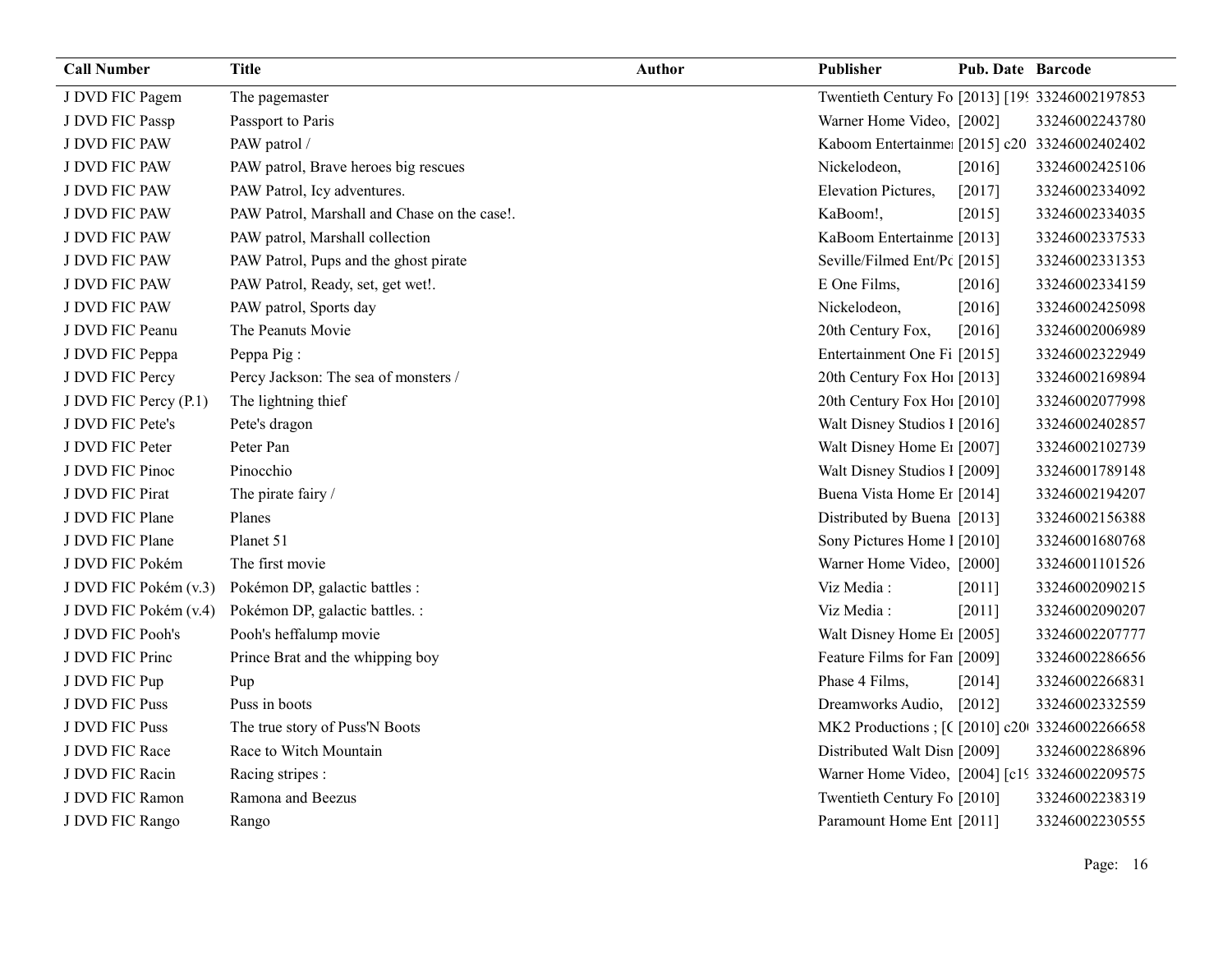| <b>Call Number</b> | <b>Title</b>                                                 | <b>Author</b> | Publisher                                    | Pub. Date Barcode |                |
|--------------------|--------------------------------------------------------------|---------------|----------------------------------------------|-------------------|----------------|
| J DVD FIC Ratat    | Ratatouille                                                  |               | Disney DVD:                                  | [2007]            | 33246002179265 |
| J DVD FIC Rio      | Rio                                                          |               | 20th Century Fox Hol [2011]                  |                   | 33246001980978 |
| J DVD FIC Rio (2)  | Rio 2                                                        |               | 20th Century Fox Ho! [2014]                  |                   | 33246002230472 |
| J DVD FIC Rise     | Rise of the Guardians                                        |               | Dreamworks Animati [2013] 201 33246002169860 |                   |                |
| J DVD FIC Road     | The road to El Dorado                                        |               | DreamWorks Home E [2000]                     |                   | 33246002284925 |
| J DVD FIC Robot    | Robots                                                       |               | 20th Century Fox Hol [2005]                  |                   | 33246001899392 |
| J DVD FIC Rooki    | The rookie                                                   |               | Walt Disney Home E1 [2002]                   |                   | 33246002200954 |
| J DVD FIC Royal    | The royal diaries                                            |               | Scholastic;                                  | [2008]            | 33246002334217 |
| J DVD FIC Saddl    | The Saddle Club                                              |               | Allumination FilmWc [2007]                   |                   | 33246002337236 |
| J DVD FIC Sandl    | Sandlot triple feature                                       |               | Twentieth Century Fo [2013]                  |                   | 33246002411858 |
| J DVD FIC Schoo    | School house rock!                                           |               | Distributed by Buena [2002]                  |                   | 33246002207785 |
| J DVD FIC Sco      | Scooby-Doo! goes Hollywood /                                 |               | Warner Home Video, [2002]                    |                   | 33246001461300 |
| J DVD FIC Scoob    | Scooby Doo! The mystery begins /                             |               | Distributed by Warne [2009]                  |                   | 33246002339752 |
| J DVD FIC Scoob    | Scooby-Doo!                                                  |               | Warner Home Video, [2002]                    |                   | 33246002230456 |
| J DVD FIC Scoob    | Scooby-Doo! and the alien invaders ; and, Scooby-Doo! on Zon |               | Distributed by Warne [2008]                  |                   | 33246002246908 |
| J DVD FIC Scoob    | Scooby-Doo! and the circus monsters                          |               | Warner Home Video, [2013]                    |                   | 33246002198125 |
| J DVD FIC Scoob    | Scooby-Doo! and the ghoul school:                            |               | Warner Home Video, [2001]                    |                   | 33246001127133 |
| J DVD FIC Scoob    | Scooby-Doo! and the legend of the vampire                    |               | Warner Home Video, [2003]                    |                   | 33246002023646 |
| J DVD FIC Scoob    | Scooby-Doo! and the reluctant werewolf                       |               | Warner Home Video, [2002]                    |                   | 33246001981133 |
| J DVD FIC Scoob    | Scooby-Doo! and the samurai sword                            |               | Warner Home Video, [2009]                    |                   | 33246002355683 |
| J DVD FIC Scoob    | Scooby-Doo! and the snow creatures                           |               | Warner Home Video, [2013]                    |                   | 33246002266765 |
| J DVD FIC Scoob    | Scooby-Doo! Curse of the lake monster                        |               | Warner Home Video, [2011]                    |                   | 33246002356186 |
| J DVD FIC Scoob    | Scooby-Doo! legend of the phantosaur /                       |               | Warner Home Video, [2011]                    |                   | 33246002117323 |
| J DVD FIC Scoob    | Scooby-Doo! meets Batman                                     |               | Warner Home Video, [2002]                    |                   | 33246001512680 |
| J DVD FIC Scoob    | Scooby-Doo! meets the Harlem Globetrotters                   |               | Warner Home Video, [2003]                    |                   | 33246001540319 |
| J DVD FIC Scoob    | Scooby-Doo! winter wonderdog                                 |               | Warner Home Video, [2002]                    |                   | 33246002266823 |
| J DVD FIC Scoob    | Scooby-Doo!'s creepiest capers                               |               | Warner Home Video, [2002]                    |                   | 33246001461243 |
| J DVD FIC Scoob    | Scooby-Doo's spookiest tales                                 |               | Warner Home Video: [2000]                    |                   | 33246002212975 |
| J DVD FIC Scoob    | Shaggy & Scooby-Doo! get a clue! :                           |               | Warner Home Video, [2008]                    |                   | 33246001525757 |
| J DVD FIC Secre    | Secret of the wings                                          |               | Disney,                                      | $[2012]$          | 33246002096626 |
| J DVD FIC Secre    | The secret garden /                                          |               | Warner Bros.,                                | [1997]            | 33246001681402 |
| J DVD FIC Secre    | The Secret Life of Pets                                      |               | Universal Studios Ho [2016]                  |                   | 33246002318558 |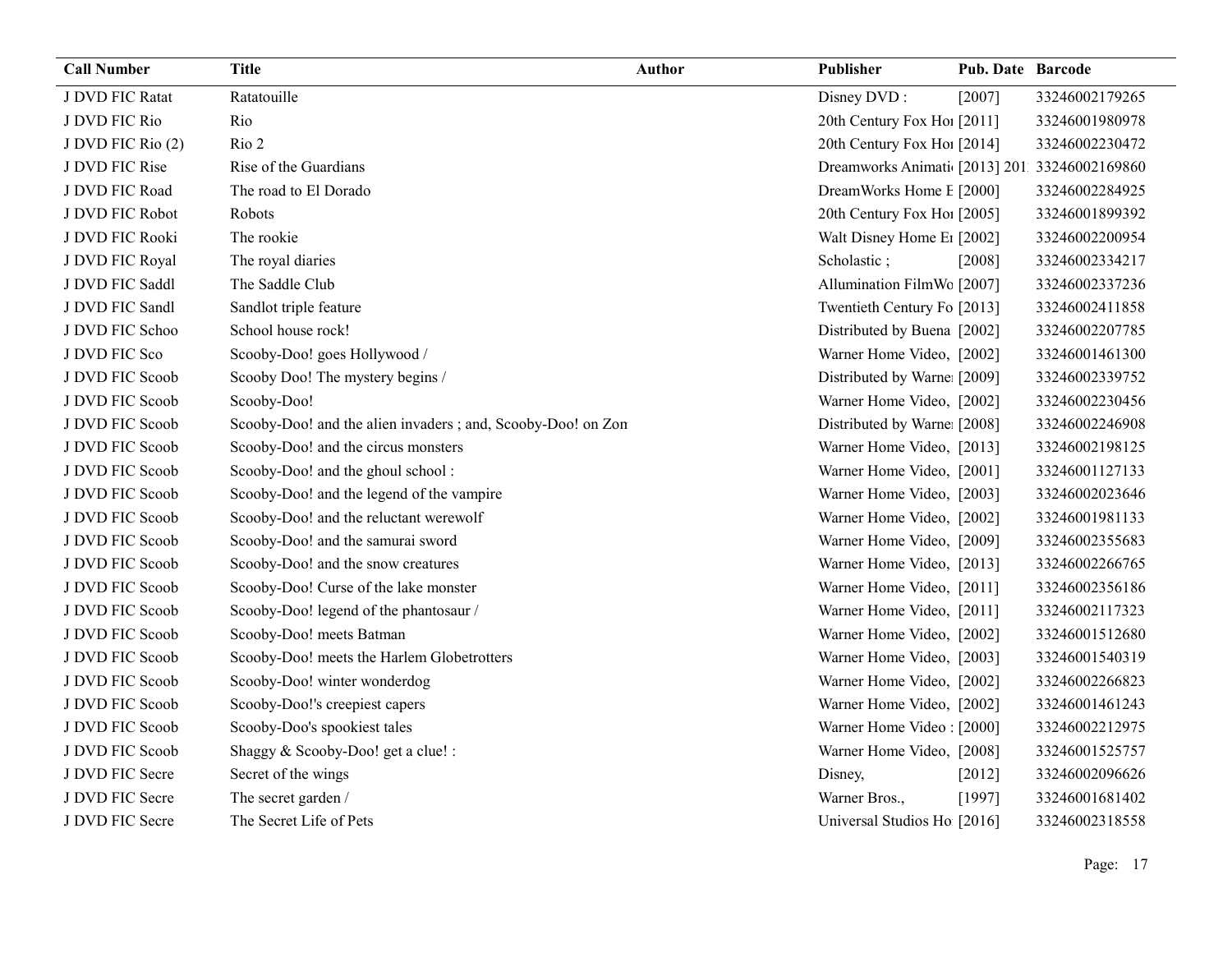| <b>Call Number</b>    | <b>Title</b>                              | <b>Author</b> | Publisher                                        | <b>Pub. Date Barcode</b> |                           |
|-----------------------|-------------------------------------------|---------------|--------------------------------------------------|--------------------------|---------------------------|
| J DVD FIC Sesam       | Sesame Street's Bert & Ernie's word play  |               | Sony Wonder,                                     | [2002]                   | 33246002225548            |
| J DVD FIC Shark       | Shark tale                                |               | DreamWorks Home E [2005]                         |                          | 33246002209351            |
| J DVD FIC Shaun       | Shaun the Sheep, a woolly good time       |               | Distributed by Lionsg [2010]                     |                          | 33246002358034            |
| J DVD FIC Shrek       | Shrek 2:                                  |               | DreamWorks Home E [2004]                         |                          | 33246001439629            |
| J DVD FIC Shrek       | Shrek forever after                       |               | DreamWorks Home E [2010]                         |                          | 33246001739390            |
| J DVD FIC Shrek       | Shrek the third:                          |               | DreamWorks Home E [2007]                         |                          | 33246001682673            |
| J DVD FIC Sinba       | Sinbad                                    |               | DreamWorks Home E [2003]                         |                          | 33246002284693            |
| J DVD FIC Sing        | Sing                                      |               | Universal,                                       | [2017]                   | 33246002402923            |
| J DVD FIC Sixte       | 6teen:                                    |               | distributed exclusivel [2006]                    |                          | 33246002168664            |
| J DVD FIC Sixte       | 6teen.                                    |               | $[s.n.]$ ;                                       |                          | [2008] c20 33246002337418 |
| J DVD FIC Sixte (s.1) | 6teen:                                    |               | distributed exclusivel [2007] c20 33246002168714 |                          |                           |
| J DVD FIC Sky         | Sky High                                  |               | Walt Disney Home E1 [2005]                       |                          | 33246002205375            |
| J DVD FIC Smurf       | The Smurfs                                |               | Sony Pictures Home 1 [2011]                      |                          | 33246002087807            |
| J DVD FIC Smurf       | The Smurfs 2                              |               | Columbia Pictures,                               | [2013]                   | 33246002176188            |
| J DVD FIC Smurf (v.3) | Smurfs 3 : the lost village :             |               | Sony Pictures Home 1 [2017]                      |                          | 33246002334332            |
| J DVD FIC Snow        | Snow dogs                                 |               | Walt Disney Home E1 [2002]                       |                          | 33246002243004            |
| J DVD FIC Snow        | Snow White and the seven dwarfs           |               | Walt Disney Studios I [2009] c19. 33246002021913 |                          |                           |
| J DVD FIC SnowW       | Snow White and the seven dwarfs [blu-ray] |               | Walt Disney Home E1 [2016] c19. 33246002410041   |                          |                           |
| J DVD FIC Snurk       | The Snurks                                |               | Ambient Entertainme [2004]                       |                          | 33246001678010            |
| J DVD FIC Socce       | Soccer dog                                |               | Columbia TriStar Hoi [2004]                      |                          | 33246002287118            |
| J DVD FIC Space       | Space jam                                 |               | Warner Home Video, [2000] c19! 33246002197762    |                          |                           |
| J DVD FIC Spide       | High-voltage villains /                   |               | Columbia TriStar Ho1 [2004] c20 33246002244382   |                          |                           |
| J DVD FIC Spide       | Spider-man.                               |               | Distributed in Canada [2008]                     |                          | 33246002076677            |
| J DVD FIC Spide       | The Spiderwick chronicles /               |               | Paramount Home Ent [2008]                        |                          | 33246002068716            |
| J DVD FIC Spiri       | Spirit                                    |               | DreamWorks Pictures [2010]                       |                          | 33246002250157            |
| J DVD FIC Spong       | SpongeBob SquarePants:                    |               | Paramount,                                       | $[2002]$                 | 33246001789429            |
| J DVD FIC Spong       | SpongeBob SquarePants:                    |               | Paramount,                                       | [2004]                   | 33246001612886            |
| J DVD FIC Spong       | SpongeBob SquarePants, Lost in time       |               | Paramount Pictures,                              | [2006]                   | 33246002231280            |
| J DVD FIC Spong       | The SpongeBob movie                       |               | Paramount,                                       | [2015]                   | 33246002269983            |
| J DVD FIC Spook       | Spooky buddies                            |               | Walt Disney Studios 1 [2011]                     |                          | 33246002283604            |
| J DVD FIC Spy         | Spy kids trilogy                          |               | Dimension Home Vid [2009]                        |                          | 33246002263119            |
| J DVD FIC Spy (1)     | Spy kids                                  |               | Dimension Home Vid [2001]                        |                          | 33246001896067            |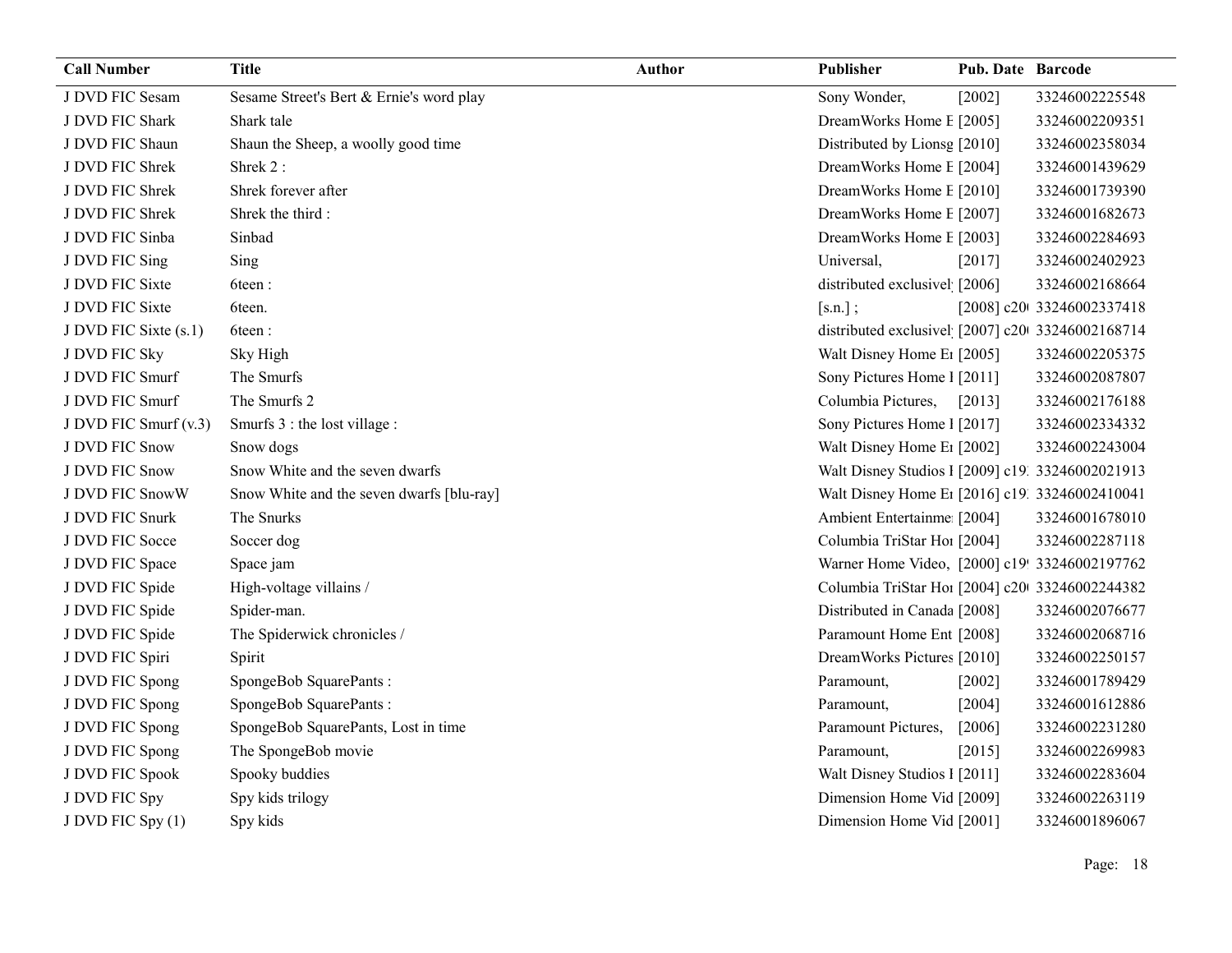| <b>Call Number</b> | <b>Title</b>                                                    | <b>Author</b> | <b>Publisher</b>                                | <b>Pub. Date Barcode</b> |                |
|--------------------|-----------------------------------------------------------------|---------------|-------------------------------------------------|--------------------------|----------------|
| J DVD FIC Stick    | Sticks and stones                                               |               | Phase 4 Films,                                  | $[2009]$                 | 33246002080596 |
| J DVD FIC Stite    | Stitch!                                                         |               | Disney DVD,                                     | [2003]                   | 33246002068799 |
| J DVD FIC Storks   | <b>Storks</b>                                                   |               | Warner Brothers Ente [2016]                     |                          | 33246002318574 |
| J DVD FIC Storm    | Storm Hawks:                                                    |               | Sony Pictures Home 1 [2008]                     |                          | 33246002076859 |
| J DVD FIC Straw    | Strawberry Shortcake, adventures on Ice Cream Island            |               | Twentieth Century Fo [2004]                     |                          | 33246002049526 |
| J DVD FIC Straw    | Strawberry Shortcake, Berry, Merry Christmas                    |               | 20th Century Fox Ho! [2003]                     |                          | 33246001866391 |
| J DVD FIC Straw    | Strawberry Shortcake, the Berryfest Princess movie.             |               | 20th Century Fox Ho! [2010]                     |                          | 33246002197713 |
| J DVD FIC Straw    | Strawberry Shortcake, the glimmerberry ball movie :             |               | 20th Century Fox Ho! [2010]                     |                          | 33246002197572 |
| J DVD FIC Straw    | Strawberry Shortcake, World of friends :                        |               | 20th Century Fox Hol [2006]                     |                          | 33246002069086 |
| J DVD FIC Stuar    | Stuart Little 3                                                 |               | Sony Pictures Home 1 [2006]                     |                          | 33246001788777 |
| J DVD FIC Super    | All-star Superman                                               |               | Warner Bros. Entertai [2011]                    |                          | 33246002117380 |
| J DVD FIC Super    | Super buddies /                                                 |               | Disney:                                         | [2013]                   | 33246002146504 |
| J DVD FIC Super    | Superman vs the Elite                                           |               | Warner Home Video, [2012]                       |                          | 33246002117315 |
| J DVD FIC Swan     | The swan princess and the secret of the castle                  |               | Sony Pictures Home 1 [2009]                     |                          | 33246001903228 |
| J DVD FIC Tale     | The tale of Despereaux                                          |               | Universal;                                      | [2009]                   | 33246001978675 |
| J DVD FIC Tangl    | Tangled                                                         |               | Walt Disney Pictures, [2011]                    |                          | 33246001785476 |
| J DVD FIC Ten      | 10 movie kids pack                                              |               | Echo Bridge Home E [2011]                       |                          | 33246002290674 |
| J DVD FIC There    | There was an old lady who swallowed a fly-- and more stories to |               | Scholastic:                                     | [2004]                   | 33246001898097 |
| J DVD FIC Thoma    | Races, rescues & runaways /                                     |               | Distributed by Ancho [2002]                     |                          | 33246001754159 |
| J DVD FIC Thoma    | Thomas & friends :                                              |               | Distributed by Lionsg [2011]                    |                          | 33246002080257 |
| J DVD FIC Thoma    | Thomas & friends, Blue Mountain mystery.                        |               | Alliance Film,                                  | $[2012]$                 | 33246002293835 |
| J DVD FIC Thoma    | Thomas & friends; the best of Percy /                           |               | Anchor Bay Entertain [2002]                     |                          | 33246002247443 |
| J DVD FIC Thoma    | Thomas & his friends help out:                                  |               | Distributed by Ancho [2002]                     |                          | 33246002203966 |
| J DVD FIC Thoma    | Thomas and the jet engine $&$ other adventures                  |               | HIT Entertainment : [2004]                      |                          | 33246002102804 |
| J DVD FIC Thoma    | Thomas and the magic railroad                                   |               | Alliance Atlantis,                              | [2000]                   | 33246001101070 |
| J DVD FIC Thoma    | Thomas gets bumped $&$ other adventures                         |               | Anchor Bay Entertain [2006]                     |                          | 33246002102747 |
| J DVD FIC Thoma    | Thomas gets tricked                                             |               | Distributed by Ancho [2007]                     |                          | 33246002102960 |
| J DVD FIC Three    | The three musketeers                                            |               | Gaiam Americas, Inc. [2005]                     |                          | 33246002336980 |
| J DVD FIC Thumb    | Thumbelina                                                      |               | Twentieth Century Fo [2001] c19! 33246002040996 |                          |                |
| J DVD FIC Tigge    | The Tigger movie /                                              |               | Disney DVD:                                     | $[2000]$                 | 33246001540640 |
| J DVD FIC Tinke    | <b>Tinker Bell</b>                                              |               | Walt Disney Studios 1 [2008]                    |                          | 33246002174886 |
| J DVD FIC Tinke    | Tinker Bell and the great fairy rescue /                        |               | Walt Disney Studios 1 [2010]                    |                          | 33246001737840 |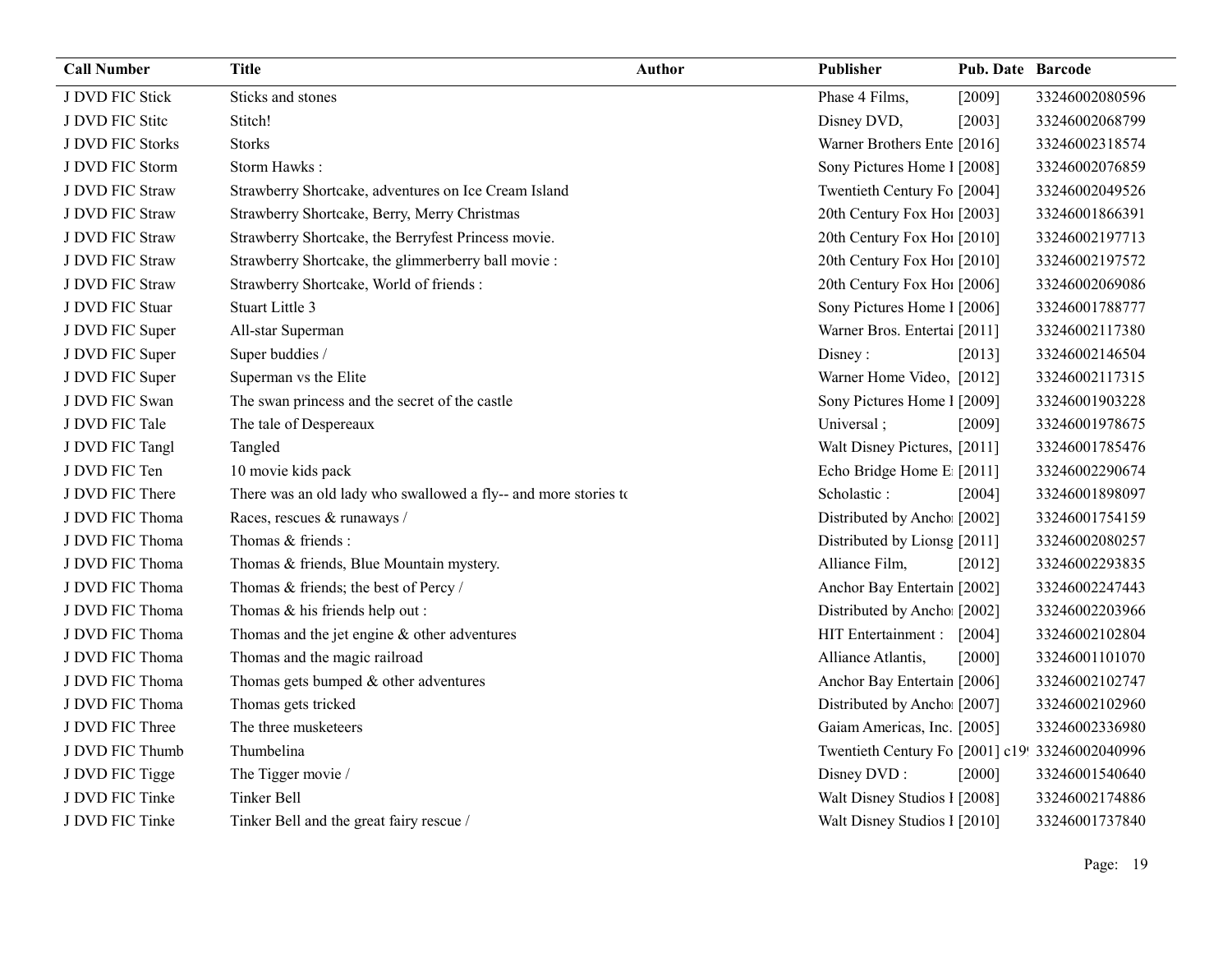| J DVD FIC Tinke<br>Tinker Bell and the lost treasure<br>Walt Disney Studios 1 [2009]                        | 33246002174878 |
|-------------------------------------------------------------------------------------------------------------|----------------|
|                                                                                                             |                |
| J DVD FIC TMNT<br>TMNT:<br>Warner Home Video, [2007]<br>33246002143048                                      |                |
| J DVD FIC Tooth<br>20th Century Fox,<br>Tooth fairy<br>$[2010]$                                             | 33246001682269 |
| J DVD FIC Tooth<br>Tooth fairy; and, Tooth fairy 2 /<br>Twentieth Century Fo [2012]                         | 33246002010908 |
| Tough truck adventures :<br>J DVD FIC Tough<br>Paramount,<br>$[2004]$                                       | 33246002285658 |
| Walt Disney Studios 1 [2010]<br>J DVD FIC Toy<br>Toy story 3                                                | 33246001738475 |
| J DVD FIC Toy (1)<br>Walt Disney Studios 1 [2010]<br>Toy story                                              | 33246002395564 |
| Distributed by Buena [2010]<br>J DVD FIC Toy (2)<br>Toy story 2                                             | 33246002395622 |
| J DVD FIC Tract<br>Tractor adventures<br>Warner Home Video, [2005]                                          | 33246002337434 |
| Transformers<br>J DVD FIC Trans<br>Shout Factory,<br>$[2009]$                                               | 33246002274702 |
| J DVD FIC Treas<br>Walt Disney Home E1 [2003] c20 33246002209450<br>Treasure planet                         |                |
| J DVD FIC Troll<br>Trolls /<br>DreamWorks Animati [2017]                                                    | 33246002391068 |
| 20th Century Fox Ho! [2013]<br>J DVD FIC Turbo<br>Turbo                                                     | 33246002162535 |
| J DVD FIC Under<br>Walt Disney Studios I [2007]<br>Underdog                                                 | 33246002351948 |
| J DVD FIC Up<br>Disney DVD:<br>Up<br>[2009]                                                                 | 33246001683101 |
| Valiant<br>J DVD FIC Valia<br>Walt Disney Studios, [2005]                                                   | 33246001543537 |
| WALL.E<br>Disney DVD:<br>J DVD FIC Wall-E<br>[2008]                                                         | 33246002280899 |
| J DVD FIC Wheel<br>The wheels on the bus video<br>Armstrong Moving P: [2004]                                | 33246001491216 |
| J DVD FIC Where<br>Where the red fern grows<br>Echo Bridge Entertaiı [2010]                                 | 33246001763937 |
| J DVD FIC Where<br>Where the wild things are -- and other Maurice Sendak stories<br>Scholastic:<br>$[2001]$ | 33246001539436 |
| J DVD FIC Wiggl<br>The Wiggles:<br>Hit Entertainment,<br>$[2002]$                                           | 33246001973676 |
| J DVD FIC Wiggl<br>Warner Home Video, [2008]<br>Wiggles: pop go the Wiggles.                                | 33246002244192 |
| J DVD FIC Wiggl<br>Wiggly safari<br>Wiggles Touring Pty   [2002]                                            | 33246002246965 |
| J DVD FIC Wild<br>The wild stallion<br>Rivercoast Films,<br>[2009]                                          | 33246002286714 |
| J DVD FIC Wish<br>Wish gone amiss<br>Walt Disney Home E1 [2007]                                             | 33246002238459 |
| Wolverine and the X-Men:<br>J DVD FIC Wolve<br>Lionsgate,<br>$[2009]$                                       | 33246002076586 |
| J DVD FIC Wreck<br>Wreck-It Ralph<br>[2013]<br>Disney,                                                      | 33246002116176 |
| J DVD FIC Zhu<br>Zhu Zhu pets:<br>Universal Studios Ho [2011]                                               | 33246002337491 |
| J DVD FIC Zooto<br>Zootopia /<br>Buena Vista Home Et [2016]                                                 | 33246002378982 |
| J DVD (Easter) FIC Dora Dora the explorer, egg hunt.<br>$[2004]$<br>Paramount,                              | 33246002247807 |

End of Report